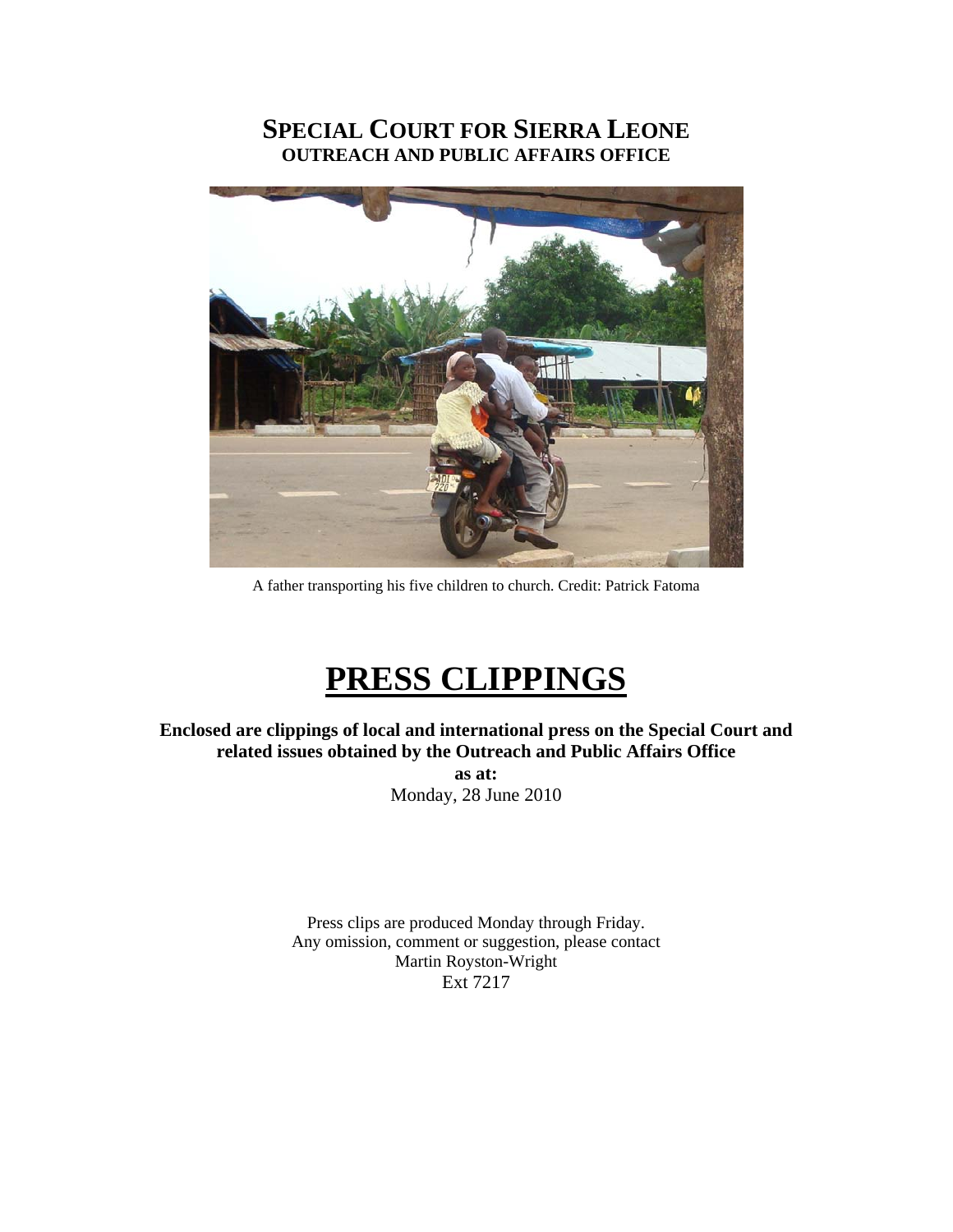| <b>Local News</b>                                                                               |             |
|-------------------------------------------------------------------------------------------------|-------------|
| Witness Says She was not Loyal to Charles Taylor / Concord Times                                | Page 3      |
|                                                                                                 |             |
| Witness Testifies About Her Support And Loyalty To Foday Sankoh/ Charlestaylortrial.org         | Pages 4-9   |
| Witness's Written Statements And Oral Testimony Have Been Inconsistent / Charlestaylortrial.org | Pages 10-11 |
| UNMIL Public Information Office Media Summary / UNMIL                                           | Pages 12-17 |
| War Crimes Trial Postponed / CNN                                                                | Page 18     |
| Kenya takes on ICTR over Kabuga / Kenya Broadcasting Corporation                                | Page 19     |

2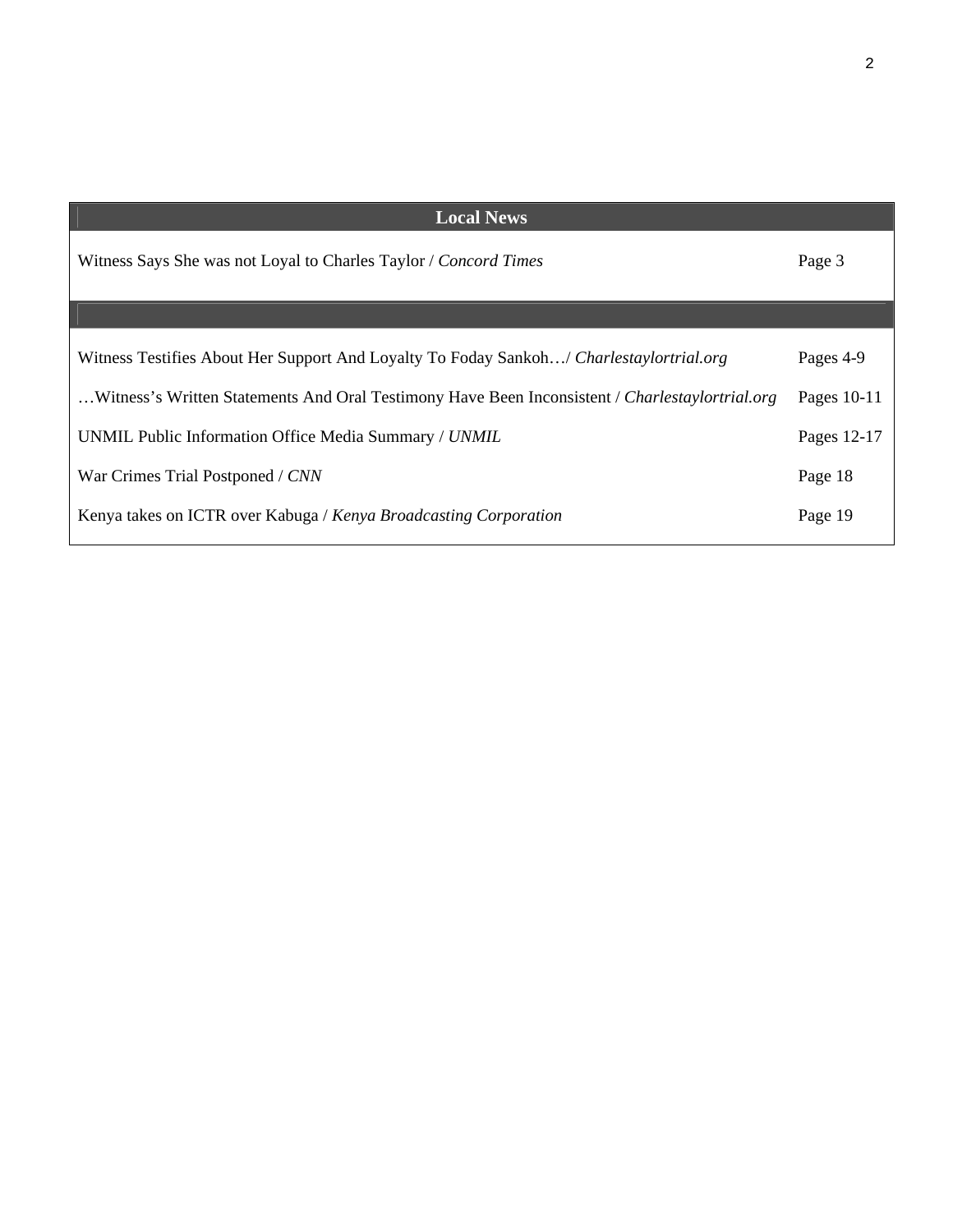## Concord Times Monday, 28 June 2010

Witness says she was not loyal to Taylor By Alpha Sesay



Charles Taylor's defense witness has said that her efforts to help Sierra Leonean rebel fighters during the countiv's 11-year war were motivated purely by lovalty to one man: rebel leader Foday Sankoh not the former Liberian president Charles Taylor, as prosecutors allege.

Isatu Kallon, a Sierra Leonean business woman who helped Revolutionary United Front (RUF) leader Foday Sankoh in recruiting fighters to invade Sierra Leone in 1991, has spent several days on the witness stand, telling the Special Court for Sierra Leone about her closeness to Sankoh and her role in helping his fighters.

Lead prosecutor Brenda Hollis challenged the witness: she was not only loval to Sankoh, but to Taylor and his National Patriotic Front of Liberia (NPFL) rebel group as well. The witness denied Ms. Hollis's claims, insisting that her loyalty only lay with Sankoh and the RUF.

'You were loval to Charles Taylor, right?" Ms. Hollis challenged the witness. "No. I never even spoke with him." Mrs. Kallon responded.

As Ms. Hollis highlighted the witness's activities in travelling to different places seeking materials and support for the RUF, she asked the witness: "so your actions were motivated by loyalty right?"

"Loyalty to who?" the witness asked Ms. Hollis. "To both Foday Sankoh and Charles Taylor," Ms. Hollis said

"I was not loyal to two

people. I was only loyal to Foday Sankoh and the RUF fighters." Mrs. Kallon responded.

"The activities you have described in this court served the interests of both Foday Sankoh and Charles Taylor," Mrs. Hollis shot back.

"I did not know whether it was between them. I only know that I served Foday Sankoh and the RUF," the witness said.

She denied suggestions that both Taylor and Mr. Sankoh had made her aware of their friendship.

"You were aware that. Charles Taylor and Foday Sankoh had known each other for a long time." Ms. Hollis put to the witness.

"I don't know " the witness said.

The witness had previously told the court that she had passed through NPFL checkpoints to take food to RUF fighters who were being trained at Camp Naama in Liberia -- a place where NPFL fighters also underwent training. The witness also described how she fled with NPFL fighters when rival rebels attacked the Liberian town of Gbarngha, where she had been based, selling goods in the local market. Ms. Hollis argued that the witness' freedom to move around NPFL-controlled territories was a product of her loyalty to both Sankoh and Taylor.

"The freedom you had to travel in NPFL territory, all the freedom of movement you had, was because you were loyal to both Charles Taylor and Foday Sankoh," Ms. Hollis put to the witness. "No. I was not benefit-

ting from two leaders.

When put to her that the RUF and NPFL were mostly two sides of the same organization, the witness said that "no. that is not how it happened."

One of the all gations against Taylor is that he is responsible for the crime of forced labour committed by RUF forces in Sierra Leone. Prosecutors say Taylor knew or had reason to know that RUF fighters in Sierra Leone were forcing civilians to mine diamonds and work on farms -- and that he continued to provide support to them through the supply of arms and ammunition. and in planning operations. Mrs. Kallon denied seeing civilians being forced to mine diamonds -- but admitted that civilians were forced to work on farms by the RUF.

"You know that civilians were being forced to produce food, right?" Ms. Hollis asked the witness. "Yes." the witness re-

plied.

The witness agreed that civilians were made to harvest the produce from the farms and were forced to carry the produce to the river side in Guinea where they were sold. She agreed that the civilians did this work because they did not have any choice.

The witness denied prosecution claims that when she did business with West African peacekeepers based in Liberia that she had actually bought materials, such as fuel, for both the RUF and the NPFL. She also dismissed Ms. Hollis's assertions that she obtained intelligence information from the West African peacekeepers and passed it on to Taylor.

The witness insisted that she was never "supporting Charles Taylor."

Mrs. Kallon concluded her testimony Friday. insisting that she had no idea of any collaboration between the RUF and the NPFL.

The protected witness TFI-190, whose cross-examination was put on hold due to a request by prosecutors, is  $\varepsilon$ : pected to resume his testimony today.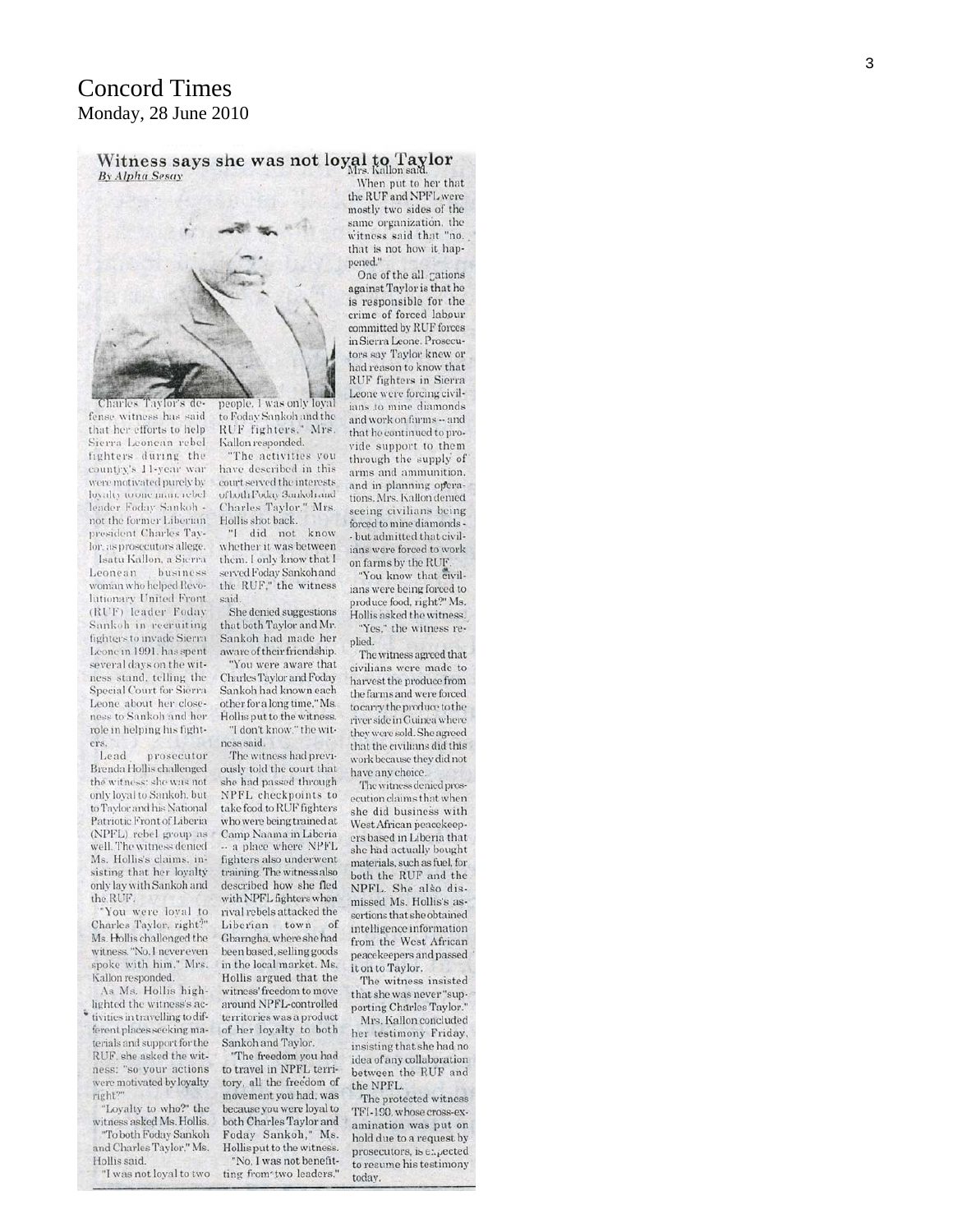## Charlestaylortrial.org

Saturday, 26 June 2010

## **Witness Testifies About Her Support And Loyalty To Foday Sankoh And The RUF, Says She Was Not Loyal To Charles Taylor, Did Not See Or Hear Of Taylor's Support To The RUF**

A Sierra Leonean business woman who helped in recruiting fighters to invade Sierra Leone in 1991 this week concluded her testimony as Charles Taylor's 18th witness, telling Special Court for Sierra Leone judges about her support and loyalty to the Sierra Leonean rebel leader and denying prosecution claims that she was not only supportive and loyal to the Sierra Leonean rebels, but that same support and loyalty extended to Mr. Taylor and his Liberian rebel group.

Mrs. Isatu Kallon spent more than a week testfying about the support she provided to Revolutionary United Front (RUF) rebels before they invaded Sierra Leone in 1991 as well as during the country's 11 years conflict that lasted from 1991 to 2002. Prosecutors have alleged that Mr. Taylor and RUF leader Mr. Sankoh were involved in a joint criminal enterprise and such enterprise aimed to take over the territory of Sierra Leone and establish control over the country's diamond resources. Mr. Taylor has denied these allegations.

On Tuesday, Mrs. Kallon, who was involved in purchasing materials including fuel, food, and arms and ammunition for the RUF told the court that during her entire interaction with RUF leaders and commanders, she never saw or heard of any evidence that Mr. Taylor provided support or had a relationship with the RUF.

 In a direct question and answer session with Mr. Taylor's defense counsel Morris Anyah, the witness denied any knowledge of Mr. Taylor's alleged support to the RUF, going further as to dismiss the evidence of key prosecution witnesses as "lies."

"During the entire time that you interacted with Foday Sankoh, did the name Charles Taylor come up, did he ever mention the name Charles Taylor?" Mr. Anyah asked the witness on Tuesday in a direct question and answer session.

"Never," Mrs. Kallon said.

"While you were in Liberia, did you ever see he and Charles Taylor together?" Mr. Anyah asked the witness.

"Never," the witness said.

"You mentioned efforts made by yourself to purchase arms and ammunition for the RUF…did you hear of any instance when Charles Taylor is said to have given RUF arms?" Mr. Anyah pressed further.

"I never saw that happen. I did not hear about it," answered Mrs. Kallon.

When asked again whether she ever heard anyone say that he was sent to fight in Sierra Leone by Mr. Taylor, the witness said "no."

Also on Tuesday, Mrs. Kallon responded directly to the testimonies of prosecution witnesses who testified in 2008 about Mr. Taylor's alleged involvement with the RUF.

In February 2008, a former RUF radio operator Perry Kamara, commonly known as King Perry, testified that Mr. Sankoh sought advice from Mr. Taylor on a regular basis and that any time Mr. Taylor gave such advice, the RUF would launch a major operation.

"Mr. Sankoh was always advised by Mr. Taylor. At anytime Mr. Sankoh received advice from Mr. Taylor, we would undertake a serious attack," King Perry said in February 2008.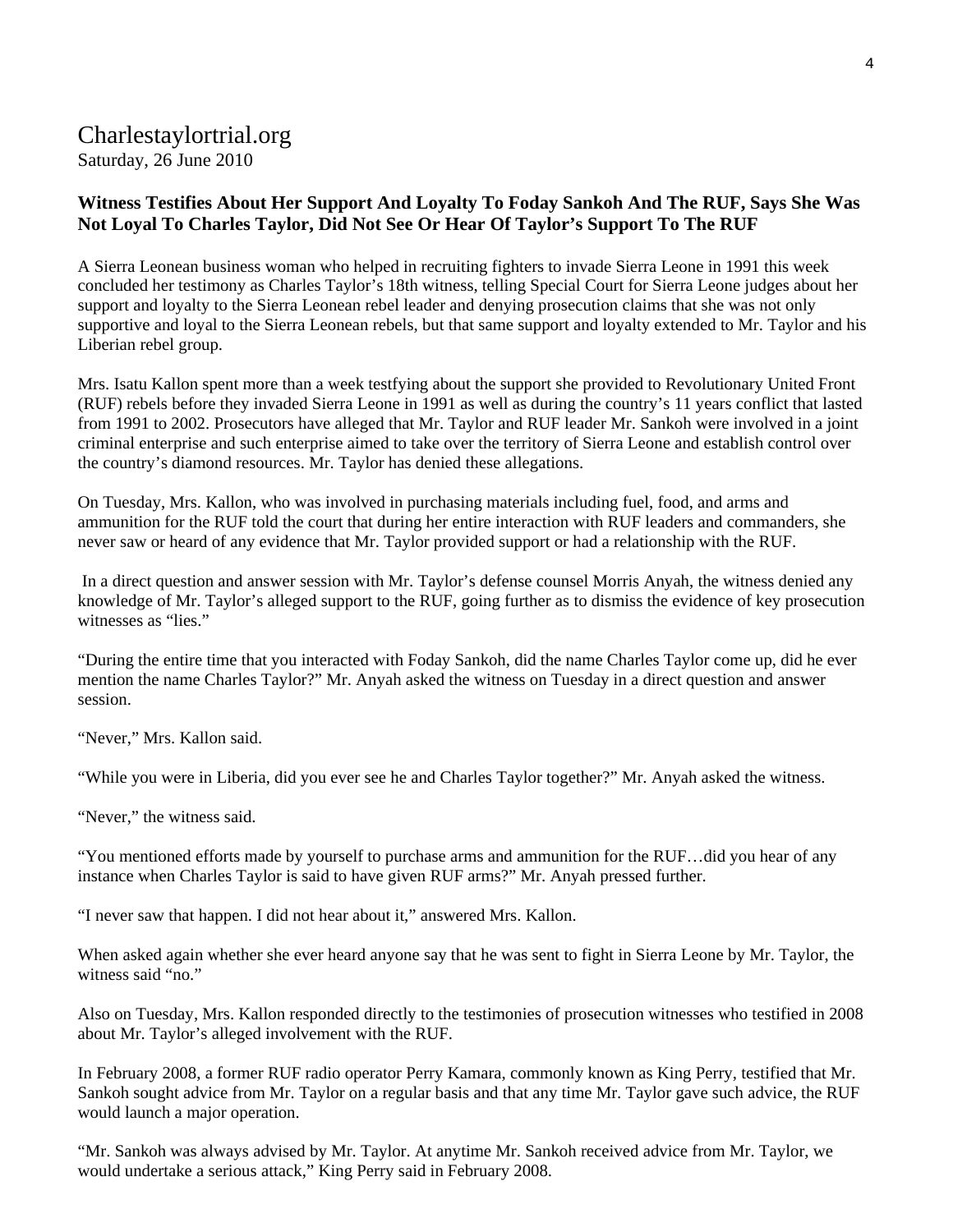He said that such operations based on Mr. Taylor's advice included the RUF attacks on the mining fields in Kono in the Eastern Province, and Sierra Rutile Mines in the Southern Province of Sierra Leone.

"Are you aware of this particular mission that Perry Kamara was talking about?" Mr. Anyah asked Mrs. Kallon on Tuesday.

"I don't know about this one," the witness said.

King Perry also in his 2008 testimony told the court that after the attack on the Sierra Rutile Mines, the RUF secured a huge amount of money at the mines and Mr. Taylor advised RUF leader Mr. Sankoh that the money should be used to establish and finance RUF diplomatic relations by having an RUF external delegation based in the Ivorian capital Abidjan. Mrs. Kallon dismissed this account as a lie, telling the court that she was the one who accompanied members of the external delegation to Ivory Coast and she had to sell some diamonds in order to provide funds to members of the delegation.

The witness also refuted claims by another prosecution witness, Isaac Mongor, who in March 2008 testified that it was Mr. Taylor who sent him to train RUF fighters at Camp Naama in Liberia.

When asked whether Mr. Mongor had ever mentioned to her that he had been sent by Mr. Taylor to conduct the said training at Camp Naama, the witness said "no."

She added, however, that Mr. Mongo told her "that he went to Camp Naama to help Mohamed [another RUF commander] and others to train the boys [RUF fighters]."

According to Mrs. Kallon, Mr. Mongor lied when he testified that he was close to Mr. Sankoh, even before the invasion of Sierra Leone.

"Isaac was just a mere bodyguard to John Kargbo [a rebel commander in Liberia]," Mrs. Kallon said.

On Wednesday, under cross-examination,Lead prosecutor, Brenda Hollis, sought to establish that Mrs. Kallon was an influential figure and provided assistance to both the RUF and Mr. Taylor's NPFL rebel group in Liberia. The witness, while admitting her support for the RUF, denied any suggestions that she had links with the NPFL.

Asked whether she did "provide support to the NPFL during the time NPFL controlled Herbel," the witness "I did not help them."

When Mrs. Hollis pointed out that NPFL fighters used to eat the food that the witness cooked for sale without making any payment, the witness responded that "that is not direct assistance."

When confronted with the suggestion that while she was based at NPFL headquarters in Gbarngha that she did provide assistance for the rebel group, the witness said that she only "used to work at the market" in Gbarngha.

She admitted that when a rival rebel faction attacked Gbarngha in the 1990s, she "fled Gbarngha with NPFL fighters and supporters."

Mrs. Hollis also pointed out that when the RUF signed a peace agreement with the government of Sierra Leone in 1999, the witness was one of the persons selected by RUF leader Mr. Sankoh, as part of a delegation to attend a meeting with Mr. Taylor. The witness agreed that this was the case.

"You were selected because of your close association with both Foday Sankoh and Charles Taylor," Mrs. Hollis suggested.

"No, I don't know about that one," Mrs. Kallon said.

The witness denied claims that during the conflicts in both Sierra Leone and Liberia, she was known by the code name "Iron Lady." According to Mrs. Kallon, nobody ever called her that name and if they ever did, it probably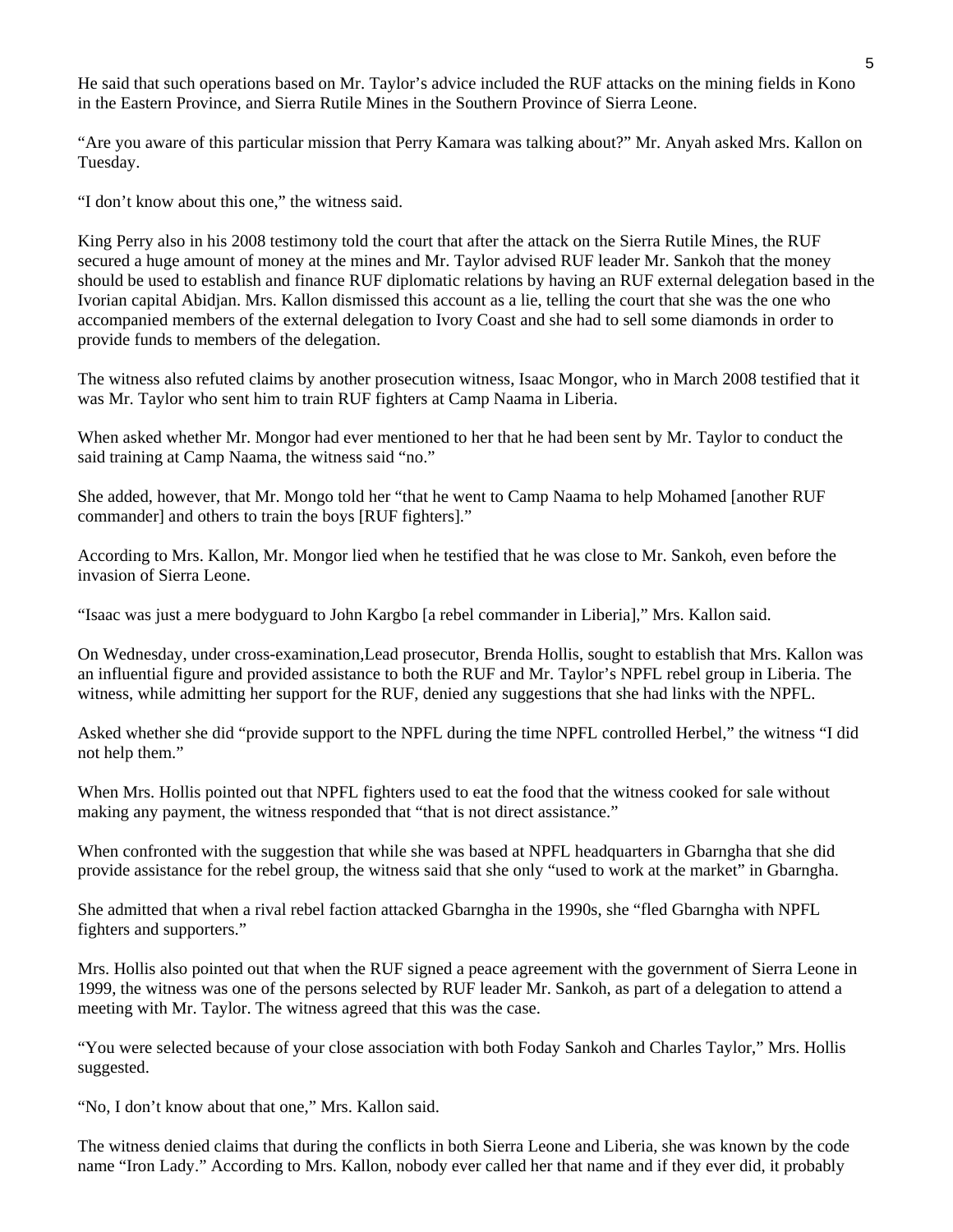could have been behind her back.

"And they referred to you as Iron Lady because you were such a strong liaison between the RUF and Charles Taylor, correct?" Ms. Hollis asked.

"No. Nobody ever called me that name," the witness said.

The witness agreed that she carried the code name "Sensitive" — but while admitting that she used that name to communicate with the RUF while she was in Guinea, she denied using the same name to communicate with the NPFL while she was in Danane, Ivory Coast.

"I did not communicate with NPFL," she said.

In her testimony on Wednesday, the witness also told the court that after the RUF invasion of Sierra Leone in 1991, her business dipped because she had spent a huge portion of her money to finance the RUF. Ms. Hollis retorted that the downslide of her business was because Mr. Taylor and the RUF leader Mr. Sankoh stopped paying her for supplying food to RUF and NPFL trainees at Camp Naama in Liberia.

"No. I only had money business with Foday Sankoh," Mrs. Kallon replied.

As the witness concluded her testimony on Thursday, she denied prosecution suggestions that her loyalty did not only lie to Mr. Sankoh and his RUF, but the such loyalty extended to Mr. Taylor. Ms. Hollis challenged the witness: she was not only loyal to Mr. Sankoh, but to Mr. Taylor and his NPFL rebel group as well. The witness denied Ms. Hollis's claims, insisting that her loyalty only lay with Mr. Sankoh and the RUF.

"You were loyal to Charles Taylor, right?" Ms. Hollis challenged the witness.

"No. I never even spoke with him," Mrs. Kallon responded.

As Ms. Hollis highlighted the witness's activities in travelling to different places seeking materials and support for the RUF, she asked the witness: "so your actions were motivated by loyalty right?"

"Loyalty to who?" the witness asked Ms. Hollis.

"To both Foday Sankoh and Charles Taylor," Ms. Hollis said.

"I was not loyal to two people. I was only loyal to Foday Sankoh and the RUF fighters," Mrs. Kallon responded.

"The activities you have described in this court served the interests of both Foday Sankoh and Charles Taylor," Mrs. Hollis shot back.

"I did not know whether it was between them. I only know that I served Foday Sankoh and the RUF," the witness said.

The witness had previously told the court that she had passed through NPFL checkpoints to take food to RUF fighters who were being trained at Camp Naama in Liberia — a place where NPFL fighters also underwent training. The witness also described how she fled with NPFL fighters when rival rebels attacked the Liberian town of Gbarngha, where she had been based, selling goods in the local market. On Thursday, Ms. Hollis argued that the witness' freedom to move around NPFL-controlled territories was a product of her loyalty to both Mr. Sankoh and Mr. Taylor.

"The freedom you had to travel in NPFL territory, all the freedom of movement you had, was because you were loyal to both Charles Taylor and Foday Sankoh," Ms. Hollis put to the witness.

"No, I was not benefitting from two leaders," Mrs. Kallon said.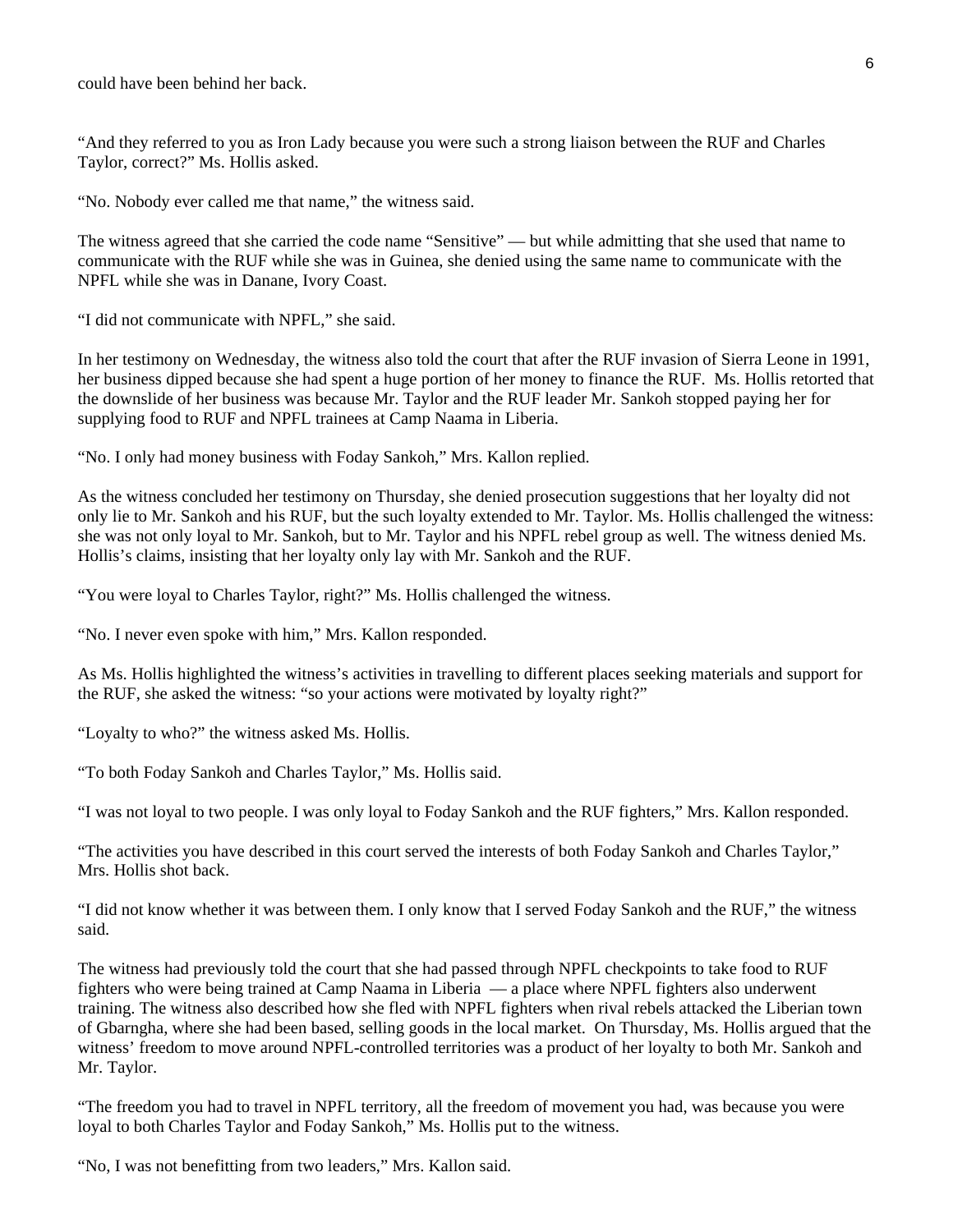When put to her that the RUF and NPFL were mostly two sides of the same organization, the witness said that "no, that is not how it happened."

The witness denied prosecution claims that when she did business with West African peacekeepers based in Liberia that she had actually bought materials, such as fuel, for both the RUF and the NPFL. She also dismissed Ms. Hollis's assertions that she obtained intelligence information from the West African peacekeepers and passed it on to Mr. Taylor.

The witness insisted that she was never "supporting Charles Taylor."

One of the allegations against Mr. Taylor is that he is responsible for the crime of forced labor committed by RUF forces in Sierra Leone. Prosecutors say that Mr. Taylor knew or had reason to know that RUF fighters in Sierra Leone were forcing civilians to mine diamonds and work on farms — and that he continued to provide support to them through the supply of arms and ammunition, and in planning operations. On Thursday, Mrs. Kallon denied seeing civilians being forced to mine diamonds — but admitted that civilians were forced to work on farms by the RUF.

"You know that civilians were being forced to produce food, right?" Ms. Hollis asked the witness.

"Yes," the witness replied.

The witness agreed that civilians were made to harvest the produce from the farms and were forced to carry the produce to the river side in Guinea were they were sold. She agreed that the civilians did this work because they did not have any choice.

Earlier on Monday, Mrs. Kallon told the court that when a group of Sierra Leonean soldiers who formed the Armed Forces Revolutionary Council (AFRC) under the leadership of Major Johnny Paul Koroma and overthrew the government of President Ahmed Tejan Kabbah in 1997, the soldiers put her in radio communication with RUF rebels. She said she convinced the rebels to come out of the bush and form a coalition government with the soldiers.

"I spoke to them [RUF rebels], I said to them I am Isatu Kallon, please come out of the bush. Everything is finished," Mrs. Kallon told the court.

When asked to explain why she thought the soldiers, formerly of the Sierra Leone Army (SLA), had asked her to speak with the rebels, Mrs. Kallon responded that "the SLA had been talking to the RUF, maybe it was during those conversations that my name came up."

"They said it was Johnny Paul Koroma who had asked that I help with the peace process," she added.

Prosecutors have alleged that Mr. Taylor was influential in getting the RUF to join the AFRC after the 1997 coup in Sierra Leone but Mr. Taylor has said that he had nothing to do with the RUF's decision to join the soldiers. In her testimony on Monday, Mrs. Kallon did not mention Mr. Taylor's name but pointed out that the AFRC soldiers had already established dialogue with the RUF rebels before she spoke with RUF commanders to travel to the country's capital in Freetown to join the junta government. She said that RUF leader, Foday Sankoh, also communicated with the RUF rebels and told them to join the AFRC.

The RUF rebels, the witness said, requested that the AFRC "authorities should send food and vehicles for them.

Asked by Mr. Anyah whether "the SLA soldiers responded to the request of the RUF," the witness said "yes."

After the 1997 coup, the soldiers were able to have access to Mrs. Kallon because she was already in the country's capital when the coup took place, having been arrested in Guinea when she was there to buy arms and ammunition for the RUF. In her testimony last week, the witness said that she travelled to the Guinean capital, Conakry, in the company of a Guinean army captain to purchase arms and ammunition for the RUF.

On Monday, the witness said she was arrested by Guinean security forces on her return from Conakry with a truck load of ammunition boxes and 19,000 United States dollars in her possession. She was later transferred to Sierra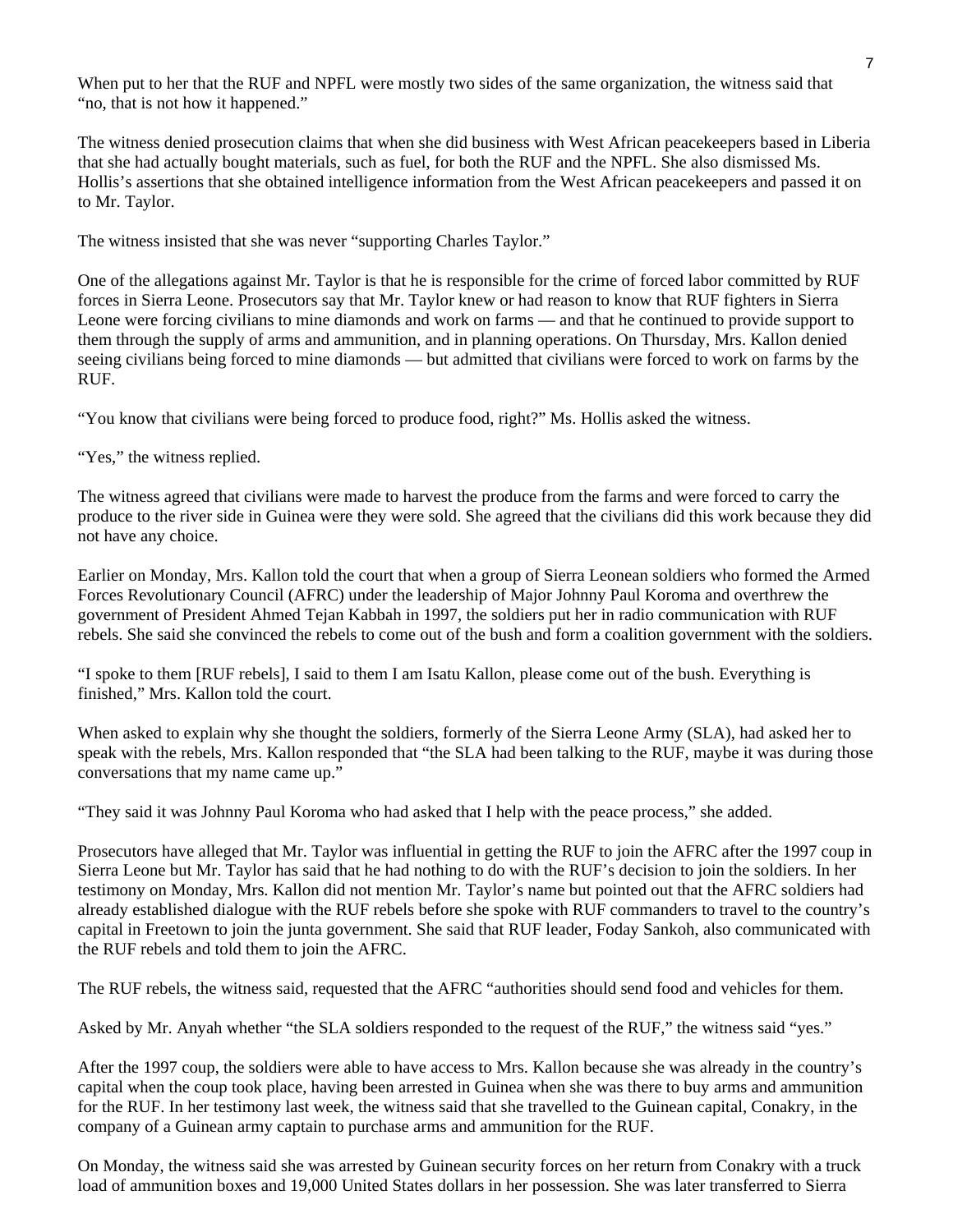Leone where she was detained by the then military junta, the National Provisional Ruling Council (NPRC) under the leadership of Captain Valentine Strasser. The witness testified about meeting NPRC officials including the country's then Vice Head of State Brigadier Julius Maada Bio. When Brigadier Bio overthrew Captain Strasser in a palace coup in 1996, the witness said she encouraged Brigadier Bio to reach out to RUF leader Mr. Sankoh for a peaceful end to the conflict in Sierra Leone.

"Now that you have overthrown, maybe you'll be the one to bring peace to this country because maybe the Pa [Sankoh] will talk to you," the witness referenced her discussion with Brigadier Bio in 1996.

"After that, Maada Bio started the process of negotiating with Foday Sankoh over the radio," she said.

These discussions eventually led to the signing of the peace agreement between the government of Sierra Leone and the RUF in the Ivorian capital Abidjan on November 30 1996.

On Friday, prosecutors resumed the cross-examination of Mr. Taylor's fifteenth witness, DCT-190, having being put on hold because after his direct-examination, the judges ruled the his written statements which were disclosed by defense lawyers were "grossly inadequate."

As they resumed his cross-examination, prosecutors sought to establish that there were several inconsistencies between the witness's written statement made to defense lawyers and his oral testimony in court.

The witness in his direct-examination told the court about being involved in fighting in the West African sub-region for the about fifteen years, having been a member of the United Liberation Movement for Democracy in Liberia (ULIMO) rebel group, a rival rebel faction which fought against Mr. Taylor's NPFL rebel group, was recruited into the Civil Defense Forces (CDF) of Sierra Leone with an aim of fighting against rebel forces in Sierra Leone, and was recruited as part of the Liberians United For Reconciliation and Democracy (LURD), a rebel group which fought to topple the government of Mr. Taylor while he served as president of Liberia.

On Friday, prosecution counsel Katherine Howarth sought to establish that the witness has given inconsistent accounts to defense lawyers and Special Court for Sierra Leone judges.

Ms. Howarth pointed out that in his brifieng notes with Mr. Taylor's lead defense counsel Courtenay Griffiths on June 6 2010, the witness said that LURD forces dispelled attacks by RUF rebels in the Guinean town of Gekeidou. The witness denied saying this to Mr. Griffiths and insisted that a mistake had been made.

In his written statement, the witness was quoted to have said "we attacked Gekeidou to push RUF back into Sierra Leone."

The witness responded that "It might have been a mistake."

"It was after disarmament that we travelled. By that time, RUF had disarmed…we took this operation after disarment," he added.

When put to him that he was "changing his story before these judges," the witness said that "i am not changing my story."

"You are saying one thing to the judges and a completely different thing to your lawyers," Ms. Howarth put to the witness.

"I am telling you there is a mistake somewhere," the witness responded.

Prosecutors have long stated and witnesses have testified that while Mr. Taylor served as president of Liberia, he sent RUF fighters to attack Guinea. Prosecutors now seek to establish that the witness is changing his account because an admission that LURD had pushed RUF out of Gekeidou will give credence to accounts that Mr. Taylor indeed sent the RUF to attack Guinea.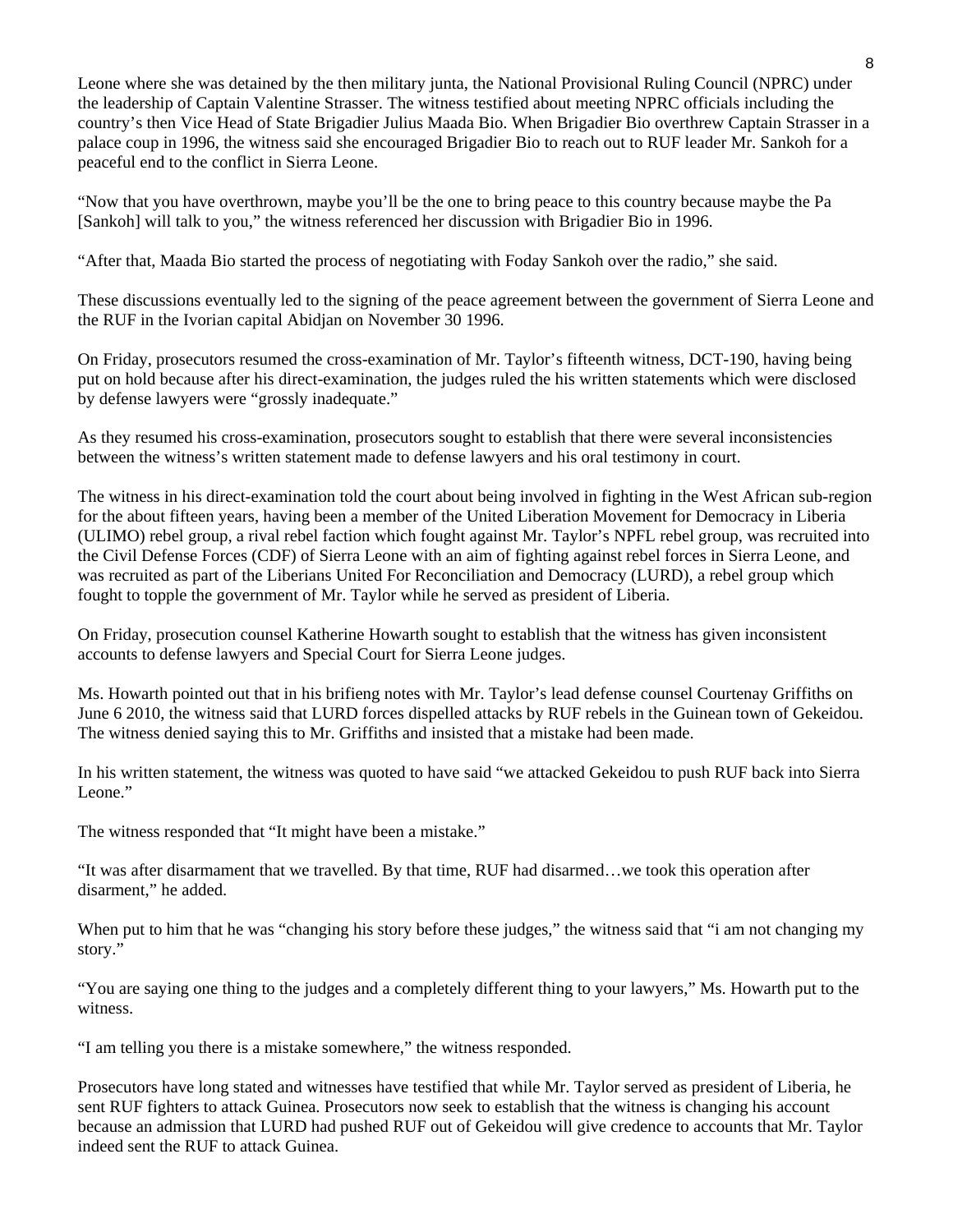Ms. Howarth therefore put to the witness that "you know very well that the RUF attacked Gekeidou on behalf of Mr. Taylor."

The witness responded that he could not say that this was the case.

Ms. Howarth again pointed out that in his written statements to defense lawyers, the witness had stated that in 1992, NPFL fighters helped RUF rebels in attacking Pujehun in southern Sierra Leone.

"There were some NPFL elements assisting the RUF at this time [1992]," the witness was quoted in a June 6 2010 statement made to Mr. Griffiths.

When prosecutors commenced his cross-examination on June 10 2010, the witness told the court that he "never said NPFL elements were assisting RUF in Pujehun" at the end of 1992.

Ms. Howarth again put to the witness that "you are contradicting everything that you've been saying in this court."

"You don't want to say that now because you don't want to incriminate Mr. Taylor," Ms. Howarth put to the witness.

"In the first place, this is my first time of seeing Mr. Taylor and so i have nothing to hold back for Mr. Taylor," the witness said.

Ms. Howarth also pointed out that in the witness's direct-examination, he told the court that LURD leader Sekou Damate Conneh informed him in June 2003 that Liberian journalist Hassan Bility had called from Monrovia to inform them that Mr. Taylor's forces were running out of ammunition and so the time was ripe to attack the Liberian capital. The prosecutor put to the witness that the last time Mr. Bility was arrested in Liberia was in June 2002 and upon his release and based on a condition given by Mr. Taylor, Mr. Bility was taken out of the country in December 2002.

Ms. Howarth told the witness that "Mr. Bility was completely out of the picture and was in the USA" by June 2003.

The witness explained that he never spoke to Mr. Bility but that he had been briefed by Mr. Conneh who said he had spoken with Mr. Bility.

As prosecutors highlight inconsistencies in the witness's accounts, they seek discredit the witness and establish to the judges that he is not credible and so his testimony cannot be relied on. It will be left with the judges to determine the authenticity of the witness's testimony.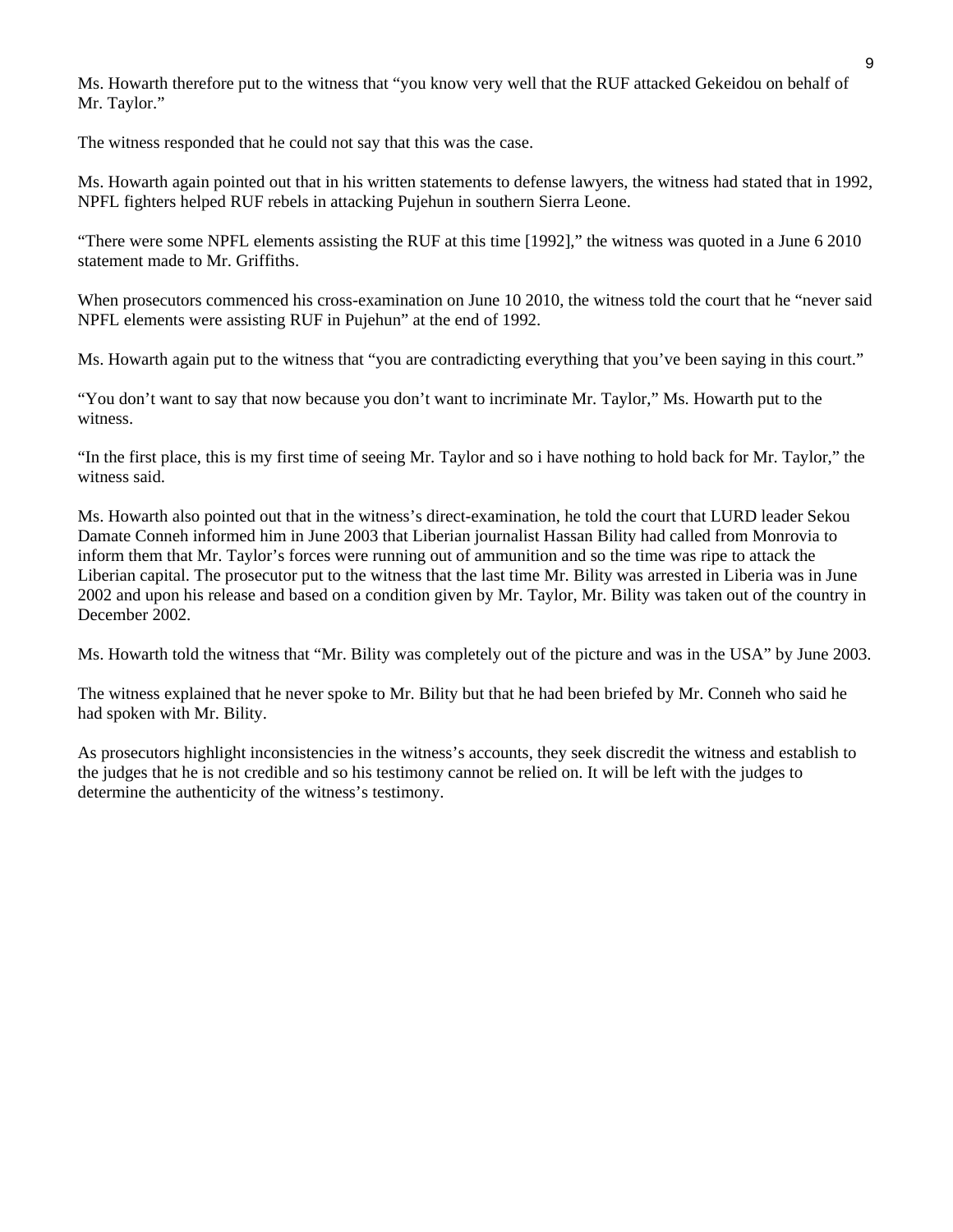## Charlestaylorytrial.org

Monday, 28 June 2010

## **As They Resume The Cross-Examination Of DCT-190, Prosecutors Say Witness's Written Statements And Oral Testimony Have Been Inconsistent**

Prosecutors today pointed out that there have been several inconsistences in the written statements made to defense lawyers and the oral testimony given in court by Charles Taylor's fifteenth witness whose cross-examination resumed today, having being put on hold on after the witness concluded his direct examination about two weeks ago.

On June 8 2010, Special Court for Sierra Leone judges suspended the cross-examination of Mr. Taylor's witness DCT-190 on the basis that the witness's statements which were disclosed to prosecutors by defense lawyers were "grossly inadequate."

The witness in his direct-examination told the court about being involved in fighting in the West African sub-region for the past fifteen years, having been a member of the United Liberation Movement for Democracy in Liberia (ULIMO) rebel group, a rival rebel faction which fought against Mr. Taylor's National Patriotic Front of Liberia (NPFL) rebel group, was recruited into the Civil Defense Forces (CDF) of Sierra Leone with an aim of fighting against rebel forces in Sierra Leone, and was recruited as part of the Liberians United For Reconciliation and Democracy (LURD), a rebel group which fought to topple the government of Mr. Taylor while he served as president of Liberia.

Today, prosecution counsel Katherine Howarth sought to establish that the witness has given inconsistent accounts to defense lawyers and Special Court for Sierra Leone judges.

Ms. Howarth pointed out that in his brifieng notes with Mr. Taylor's lead defense counsel Courtenay Griffiths on June 6 2010, the witness said that LURD forces dispelled attacks by Revolutionary United Front (RUF) rebels in the Guinean town of Gekeidou. The witness denied saying this to Mr. Griffiths and insisted that a mistake had been made.

In his written statement, the witness was quoted to have said "we attacked Gekeidou to push RUF back into Sierra Leone."

The witness responded that "It might have been a mistake."

"It was after disarmament that we travelled. By that time, RUF had disarmed…we took this operation after disarment," he added.

When put to him that he was "changing his story before these judges," the witness said that "i am not changing my story."

"You are saying one thing to the judges and a completely different thing to your lawyers," Ms. Howarth put to the witness.

"I am telling you there is a mistake somewhere," the witness responded.

Prosecutors have long stated and witnesses have testified that while Mr. Taylor served as president of Liberia, he sent RUF fighters to attack Guinea. Prosecutors now seek to establish that the witness is changing his account because an admission that LURD had pushed RUF out of Gekeidou will give credence to accounts that Mr. Taylor indeed sent the RUF to attack Guinea.

Ms. Howarth therefore put to the witness that "you know very well that the RUF attacked Gekeidou on behalf of Mr. Taylor."

The witness responded that he could not say that this was the case.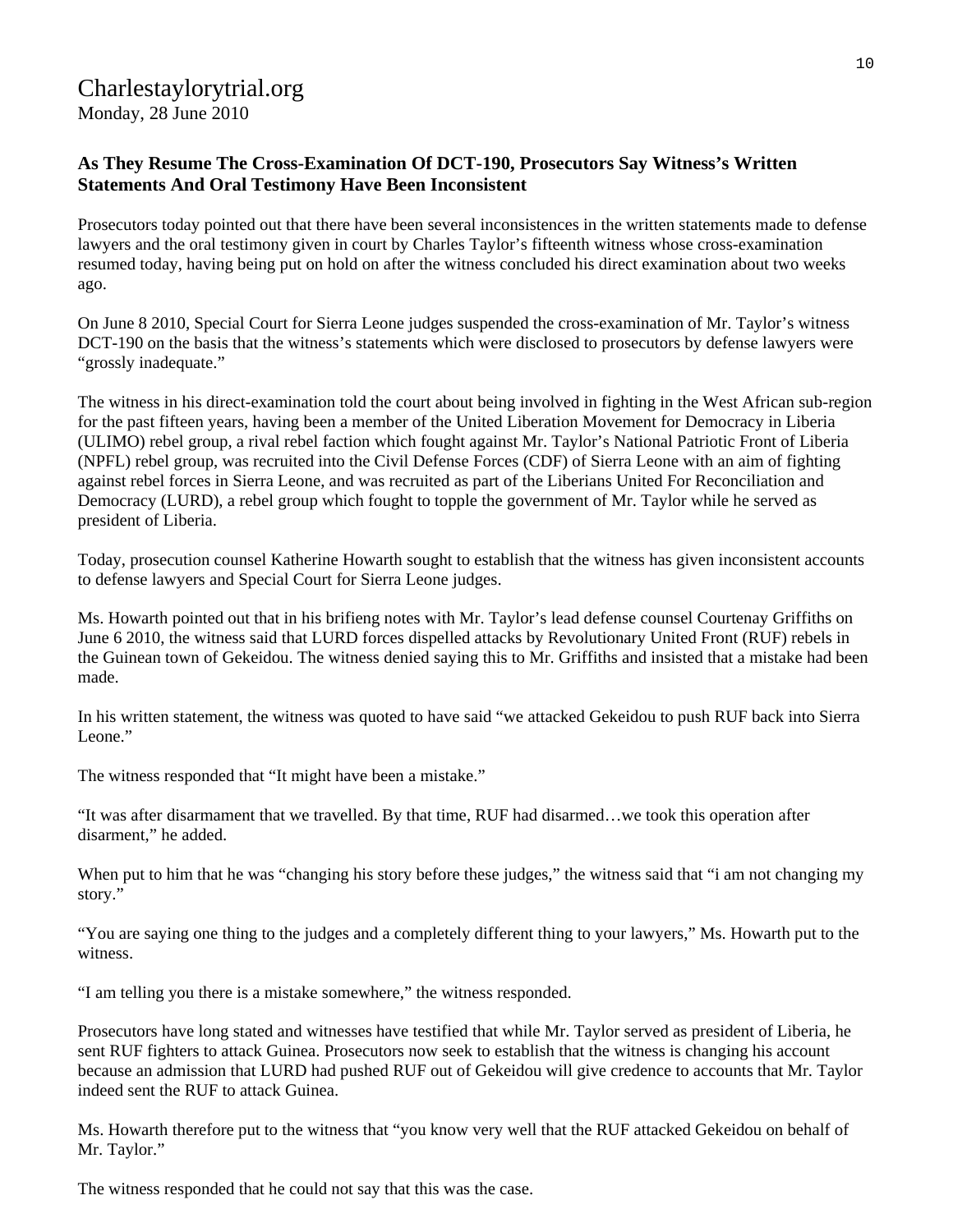Ms. Howarth again pointed out that in his written statements to defense lawyers, he had stated that in 1992, NPFL fighters helped RUF rebels in attacking Pujehun in southern Sierra Leone.

"There were some NPFL elements assisting the RUF at this time [1992]," the witness was quoted in a June 6 2010 statement made to Mr. Griffiths.

When prosecutors commenced his cross-examination on June 10 2010, the witness told the court that he "never said NPFL elements were assisting RUF in Pujehun" at the end of 1992.

Ms. Howarth again put to the witness that "you are contradicting everything that you've been saying in this court."

In his response, the witness said that "this written statement, i am not very convinient with it."

This prompted a question from Justice Richard Lussick to the witness that "are you saying you didn't tell your lawyer that?"

"That is correct," the witness responded.

When asked whether this had been made up by Mr. Griffiths, the witness said "that's a question for Mr. Griffiths."

"You don't want to say that now because you don't want to incriminate Mr. Taylor," Ms. Howarth put to the witness.

"In the first place, this is my first time of seeing Mr. Taylor and so i have nothing to hold back for Mr. Taylor," the witness said.

Ms. Howarth also pointed out that in the witness's direct-examination, he told the court that LURD leader Sekou Damate Conneh informed him in June 2003 that Liberian journalist Hassan Bility had called from Monrovia to inform them that Mr. Taylor's forces were running out of ammunition and so the time was ripe to attack the Liberian capital. The prosecutor put to the witness that the last time Mr. Bility was arrested in Liberia was in June 2002 and upon his release and based on a condition given by Mr. Taylor, Mr. Bility was taken out of the country in December 2002.

Ms. Howarth told the witness that "Mr. Bility was completely out of the picture and was in the USA" by June 2003.

The witness explained that he never spoke to Mr. Bility but that he had been briefed by Mr. Conneh who said he had spoken with Mr. Bility.

As prosecutors highlight inconsistencies in the witness's accounts, they seek discredit the witness and establish to the judges that he is not credible and so his testimony cannot be relied on. It will be left with the judges to determine the authenticity of the witness's testimony.

DCT-190's cross-examination continues on Monday.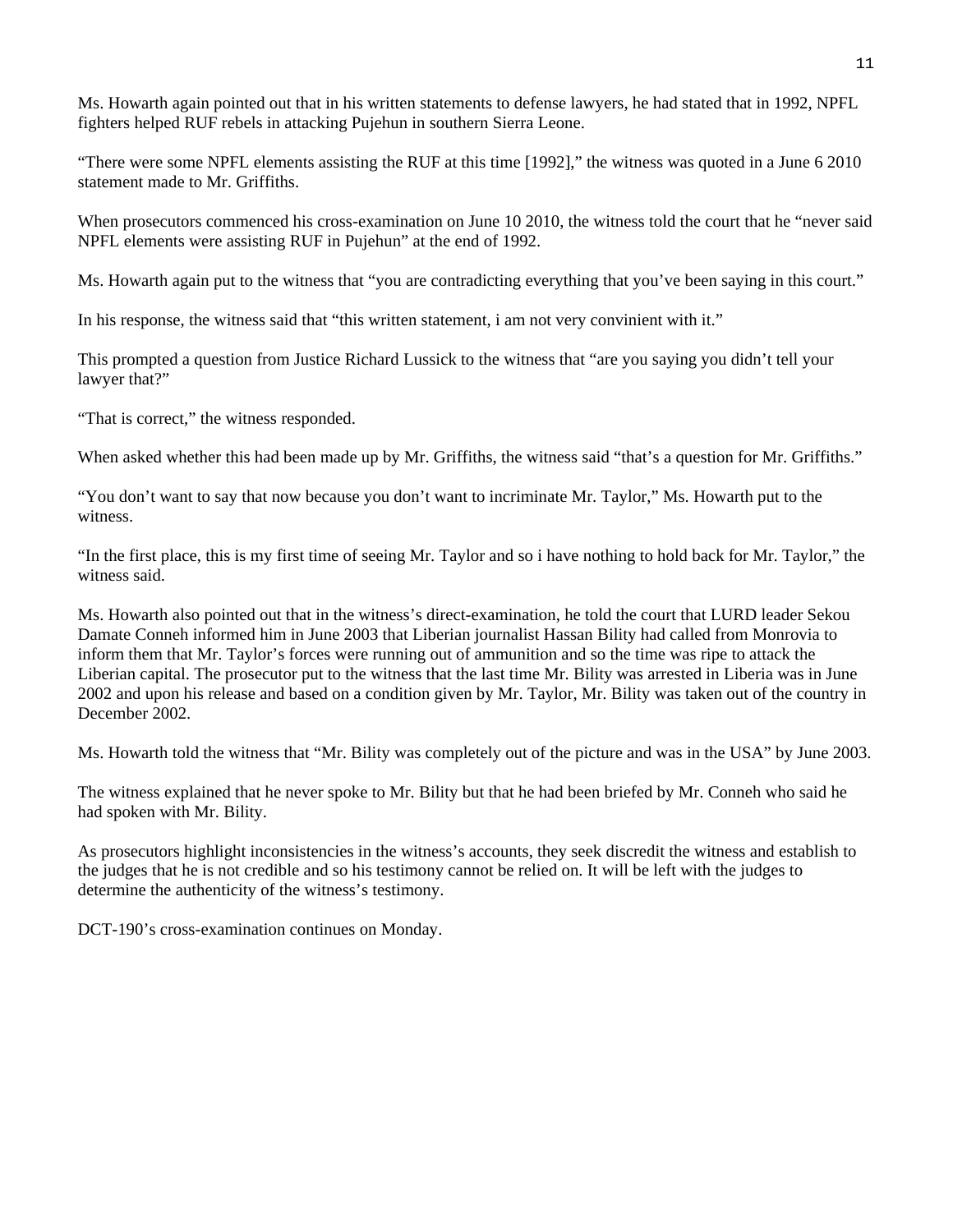



United Nations Mission in Liberia (UNMIL)

## **UNMIL Public Information Office Media Summary 25 June 2010**

*[The media summaries and press clips do not necessarily represent the views of UNMIL.]* 

## **UN News in Liberia**

UNMIL was not reported in the news today.

## **Local News on Liberian issues**

#### **UP Secretary General-Elect Resigns amid Pressure from Party Executives**

[Daily Observer, Heritage, The Inquirer, Public Agenda, Parrot, Front Page Africa]

- The Secretary General-elect of the ruling Unity Party (UP), Mr. Henry Boimah Fahnbulleh has resigned, amid pressure from executives of the party to do so.
- According to reports, Executive Members of UP requested Mr. Fahnbulleh to resign his elected post on grounds that he was biologically related to the Chairman-elect of the party, Cllr. Varney Sherman.
- Some executives of the party also believe that his election had constitutional implications consistent with article 79(e) of the Liberian Constitution.
- But addressing a news conference Thursday, Mr. Fahnbulleh said his resignation was triggered by prepositions from Chairman Sherman, asking him to decline from the recent election held during the Ganta Convention of the party.
- He said he rejected the prepositions by Cllr. Sherman on grounds that he had overwhelming support from his peers, particularly those who supported his bid to becoming the Secretary General-elect of the party.
- According to him, his decision not to yield to the prepositions from Cllr. Sherman is causing a level of divisiveness amongst members of the party.

#### **Senate Rejects Property Seizure Act, Says It Should Be Quashed**

[Liberia Journal, Daily Observer, The Informer, Heritage, Front Page Africa]

- The Senate has rejected the passage of the contentious draft Act seeking the freezing and seizure of properties of anyone accused of stealing state resources.
- The rejection followed a report by the five-member Committee on Judiciary, Claims, Petition and Human Rights chaired by Sinoe Senator Joseph Nagbe.
- The Committee recommended that the proposed Property Freezing and Seizure Act be quashed from the records of the Legislature as if it has never existed.
- The draft Act provided for the pre and post freezing, seizure and confiscation of property of accused corrupt officials and any associate.
- But, in a four-page report, the Committee said the draft Act submitted by the Executive violates Articles 20(a) and 21(b) of the Liberian Constitution, which guarantee the rights of every citizen to life, property and security.
- Thursday's rejection of the property seizure bill now unifies the position of the Legislature after similar rejection in 2007 by the House of Representatives.

## **Senate Orders Review of Senator Taylor's UN Travel Ban**

[Daily Observer]

- The Senate has ordered a review of a petition seeking its intervention in the lifting of the UN travel ban on Bong County Senator Jewel Howard Taylor and other Liberian women.
- The mandate followed the first reading of the petition submitted by a coalition of women groups.
- Prior to the decision, the Senate was split over the petition with some Senators suggesting it was appropriate but selective.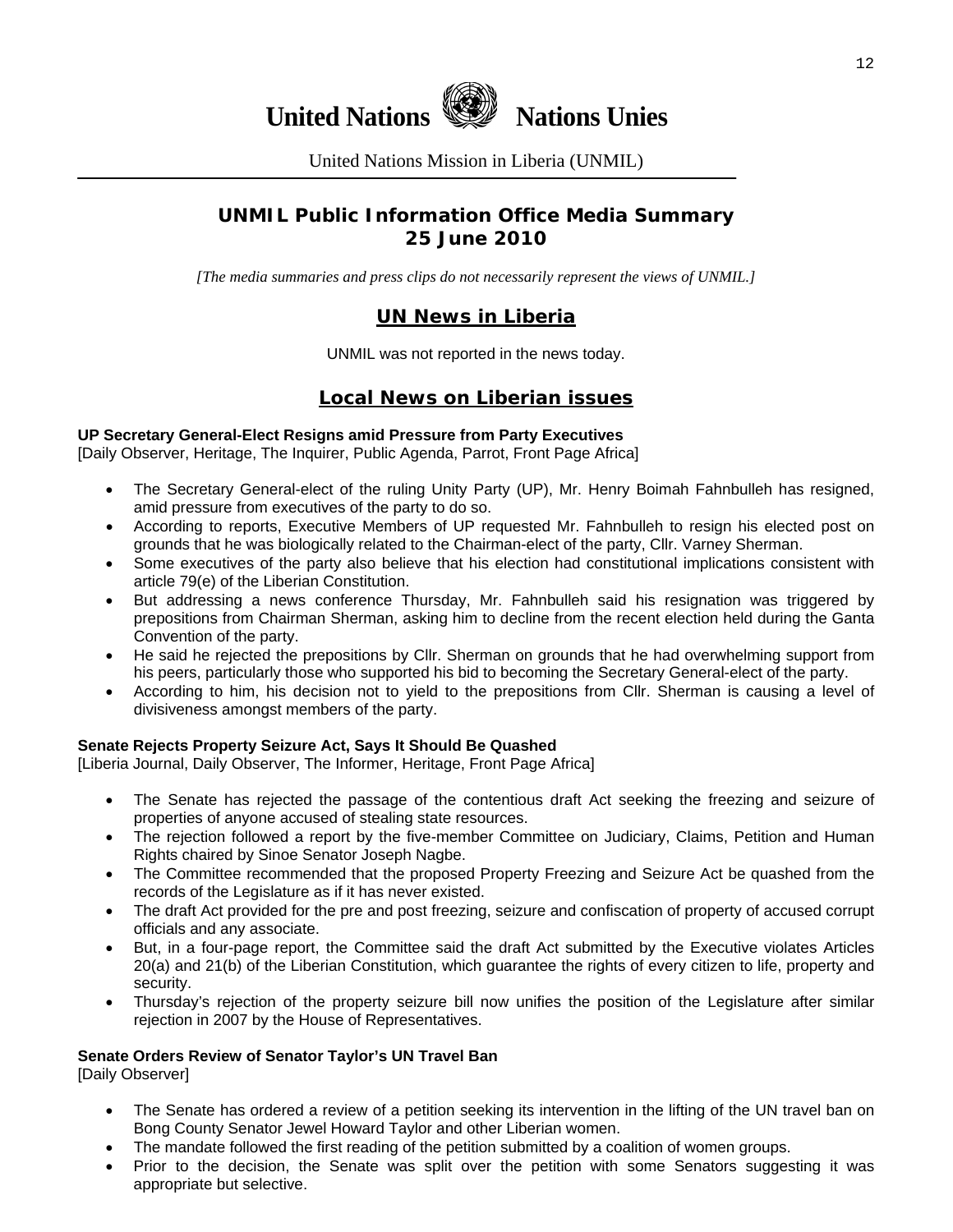- The Senators who pushed the argument included Nathaniel Innis of Grand Bassa, Prince Johnson of Nimba and Abel Massaley of Grand Cape Mount.
- However, Sinoe Senator Joseph Nagbe said it was wrong for the women to submit such a petition to the Legislature and should have instead presented it to the Foreign Ministry.
- Senator Nagbe warned his colleagues not to debate the petition or pass judgment because they don't have the facts why the UN imposed the travel restriction.

#### **New Threshold Bill Introduced As Lawmakers End Protest**

[The Inquirer, Front Page Africa, Heritage]

- The House of Representatives has announced a final breakthrough following days of protest by lawmakers of six highly populated counties.
- The breakthrough followed intense lobbying and hours of closed-door session Thursday.
- House spokesman Isaac Redd said the protesting lawmakers led by Representative George Mulbah have resolved to attend session.
- Mr. Redd said as part of the breakthrough the lawmakers have agreed to reach a speedy workable solution on the stalemate facing the threshold bill.
- Meanwhile, a fresh bill on the threshold bill has been introduced in the House of Representatives.
- The bill provides for all electoral constituencies established prior to the 2008 census to be maintained with nine additional constituencies.
- It said the additional constituencies shall be apportioned only by counties with populations above 200,000 as per the 2008 census report.
- Under the new bill, there would be a total of 73 Representatives with Montserrado, Nimba, Bong, Lofa, Grand Bassa and Margibi benefiting new seats.

#### **US\$13 Million Needed to Avoid Flooding in Monrovia**

[The Informer, The News, The Inquirer, Public Agenda, Parrot, Front Page Africa]

- Public Works Minister Samuel Woods says the Ministry needs US\$13 million to make Monrovia a waterfree city.
- Minister Woods said although the Ministry's budget of U\$39 million was sliced to US\$19 million, more funding is urgently needed to deal with the problem of flooding.
- The Public Works Minister made the disclosure when a Government assessment team toured areas affected by Wednesday's flooding.
- They included officials from the Ministries of Public Works; Lands, Mines and Energy and the Liberia Water and Sewer Corporation.
- The assessment team blamed constant flooding in the Monrovia area on abuse of water channels by residents.
- They claimed the construction of houses on the water channels impedes the free flow of water whenever it rains.
- Lands, Mines and Energy Minister Eugene Shannon attributes the situation to what he called environmental and structural problems.

#### **For VAT Programme, ECOWAS Contributes over €37,000 to Finance Ministry**

[The Analyst, In Profile Daily, The Informer]

- The ECOWAS Commission has made a contribution of over €37,000 to the Finance Ministry.
- The money is intended to assist Liberia with the implementation of the work programme of the Value Added Tax (VAT) in the country.
- VAT was adopted at the 62<sup>nd</sup> Session of the ECOWAS Council of Ministers in Abuja, Nigeria in May 2009.
- The ECOWAS Council also recommended to the ECOWAS Commission to provide assistance to Liberia, Gambia and Sierra Leone the only three West African countries that have not yet set up their VAT programme.
- VAT will ensure that there is no discrimination on trade and completion will exist among ECOWAS Member States.

#### **Local Government Authorities in Trouble**

[The Analyst, Daily Observer, The Inquirer, Front Page Africa]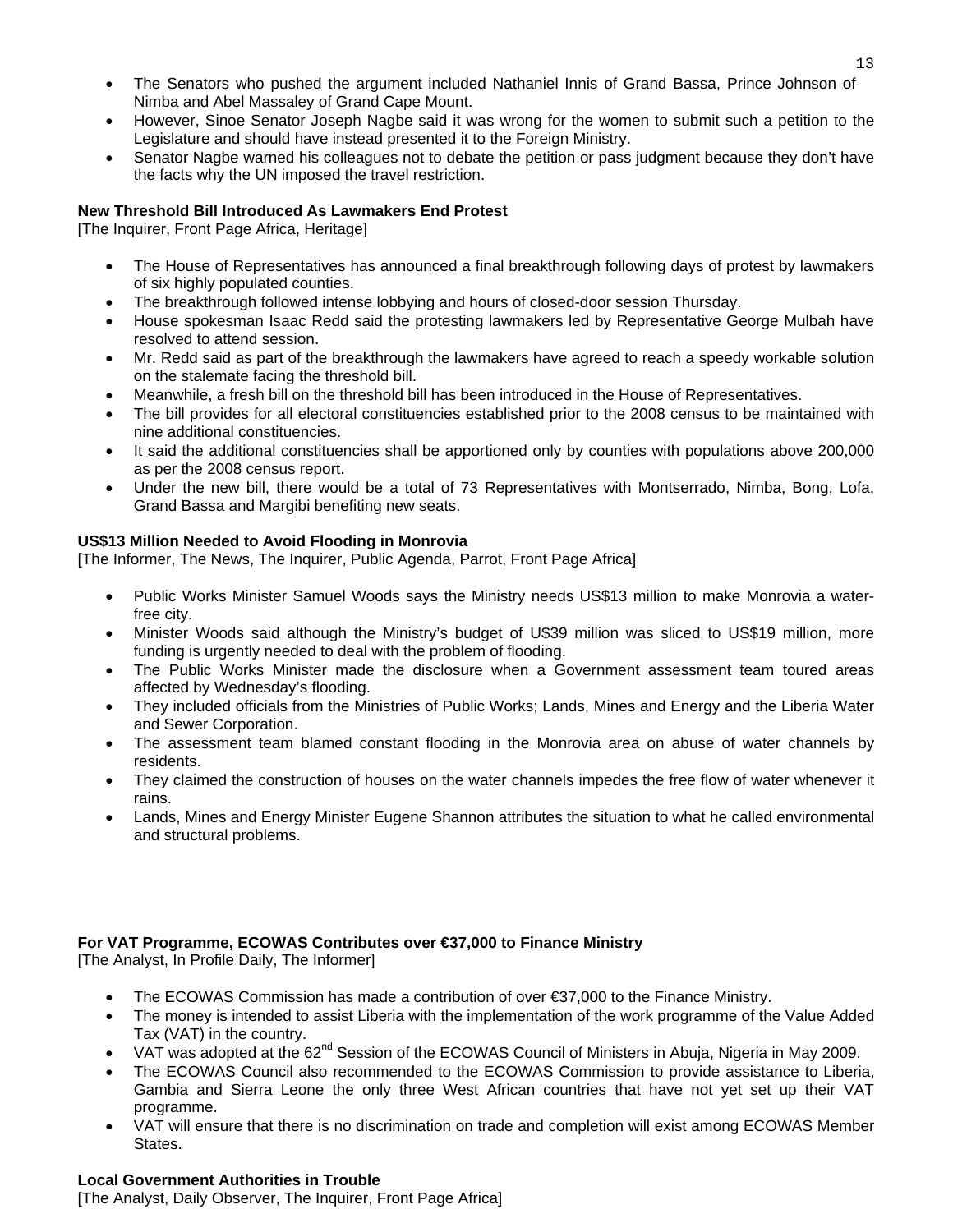- The Superintendents of Bomi and Nimba Counties have fallen in big trouble with the Public Procurement and Concessions Commission (PPCC).
- PPCC Communications Director told a news conference Thursday Superintendents Mohammed Massaley and Edith Gongloe Weh violated the Commission Act.
- Mr. Nathan Bengu said Superintendent Massaley purchased a used yellow machine for Bomi County without going through the normal bidding process.
- According to Mr. Bengu, the Bomi County Superintendent had written the PPCC seeking permission for an exemption to purchase the motor grader but did not approve the exemption request when Mr. Massaley purchased the yellow machine in sharp contravention of the PPCC Act.
- Also, Mr. Bengu said Nimba County Superintendent Edith Gongloe Weh purchased two generators worth US\$115,000 without the PPCC's approval.
- He said Mrs. Weh single-handedly purchased the generators on grounds she was constrained with time to prepare for the Independence Day celebrations in Nimba.
- The PPCC Communications Director emphasized the Commission will not take lightly the violations committed by the two local government officials.
- Mr. Bengu said the PPCC would take legal recourse to deal with such violations to ensure economic and efficient use of public funds in public procurement.

### **Star Radio** *(News monitored today at 09:00 am)*

#### **President Sirleaf says she's Sorry for Liberia, Ministers**

- President Ellen Johnson Sirleaf said she is sorry for Liberia and her ministers who are sacrificing to rebuild the country.
- The President did not give reasons for her sorrow but made reference to a newspaper report on a financial scandal at the Central Bank of Liberia.
- The scandal relates to the transfer of over US\$1 million to ECOBANK under dubious circumstances which now links her son, Charles Sirleaf.
- She made the statement Wednesday when she commissioned six Ministers and eight Deputy Ministers in her government.
- The commissioned officials promised to discharge their duties with honesty and dedication.

#### **President Sirleaf on Restoring Police Image, Praised AFL**

- President Ellen Johnson Sirleaf says there is lot to be done to restore the image of the Liberia National Police (LNP).
- She said government needs to do all it can to professionalize the police to win back the confidence of the public.
- The President however boasted of the Armed Forces of Liberia (AFL) which she said represents the image of the country.
- The Commander-in-Chief of the AFL said the present army, though small in number is strong and wellequipped to protect the county.
- The Liberian leader also reaffirmed her trust in Finance Minister Augustine Ngafuan and clarified that the issue of corruption was not on the agenda during a recent visit to US President Barack Obama in Washington DC.
- She spoke at an interactive forum with students of the African Methodist Episcopal University where she promised to give underprivileged students US\$15,000 to cover their tuitions.

*(Also reported Radio Veritas, Truth FM, Sky FM, and ELBC)*

#### **Senate Rejects Property Seizure Act, Says It Should Be Quashed**

#### **Senate Orders Review of Senator Taylor's UN Travel Ban**

#### **New Threshold Bill Introduced As Lawmakers End Protest**

#### **US\$13 Million Needed to Avoid Flooding in Monrovia**

*(Also reported Radio Veritas, Truth FM, Sky FM, and ELBC)*

#### **In US\$55,000 Iron Ore Deal, Francis Nyumalin Breaks Silence**

- The man at the centre of a US\$55,000 iron ore deal Francis Nyumalin has broken silence describing Nigerian businessman Onaolapo Delon as a 419 agent.
- Mr. Nyumalin alleged that the Mr. Delon was paid by detractors to damage his reputation and bring embarrassment to Vice President Joseph Boakai noting that the Nigerian has only served as a middleman between his company and a Chinese company.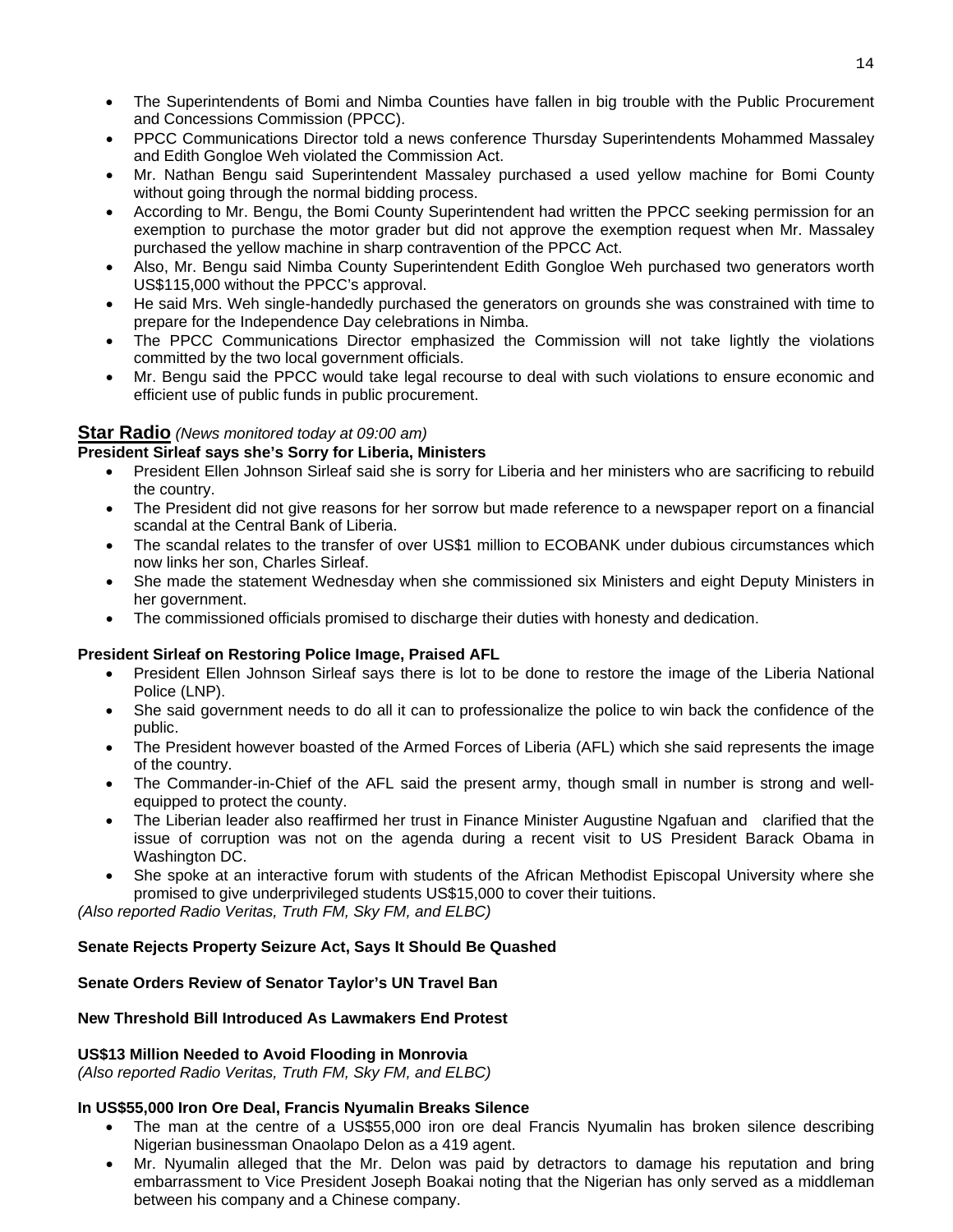- According to him, in April 2009 a Memorandum of Understanding was signed between his company and the Chinese company and at the close of the transaction Delon was given US\$2,500 as compensation for his role played.
- Meanwhile Francis Nyumalin has clarified that Vice President Boakai was never a party to the deal as is alleged by the Nigerian businessman.
- He said he will take legal action against the Nigerian businessman for assassinating his character and the image of his company.

#### **Radio Veritas** *(News monitored today at 09:45 am)*

#### **For VAT Programme, ECOWAS Contributes over €37,000 to Finance Ministry**

#### **Truth FM** *(News monitored today at 10:00 am)*

#### **President Sirleaf Declares Saturday, 26 June Working Holiday**

- President Ellen Johnson Sirleaf has by proclamation declared Saturday, 26 June 2010 as International Day against Drug Abuse and Trafficking to be observed as a working holiday.
- According to a Foreign Ministry release drug trafficking and abuse have become a major problem worldwide and the proliferation of illicit drugs in post war Liberia is very alarming and detrimental to the survival of the elderly, youth and the incoming generation.
- The President has called on all institutions and individuals to execute programmes that will fight against drug abuse and trafficking.

## **International Clip on Liberia**

#### **'Envoys' held over cocaine http://thecitizen.co.tz**

Police are holding two West Africans who were arrested in Dar es Salaam on Tuesday night, in what the antinarcotics boss described as a major breakthrough in the fight against a new wave of drug trafficking by couriers masquerading as diplomats. The foreigners, a Liberian and a Guinean, who had presented themselves to the Immigration officials as diplomats, were found with 31 kilogrammes of cocaine in two bags, labelled "diplomatic", and allegedly meant for the Arusha-based International Criminal Tribunal for Rwanda (ICTR). Anti-narcotics personnel at the arrivals' lounge of the Julius Nyerere International Airport pounced on the suspects before they made their way out and detained them for questioning. They had used diplomatic letters allegedly issued by their governments to avoid scrutiny of their cargo by Customs and Immigration officials. The two had arrived from Johannesburg at 7.30 in the evening on transit to Arusha. The drugs, whose street value, was estimated to be between \$372,000 (about Sh520million) and \$1million (about Sh1.4billion), is the second largest haul in the country this year. Their arrest comes hot on the heels of the seizure in Nairobi two weeks ago of a Ugandan woman, who had also posed as a United Nations official, transporting two boxes of goods meant for the UN office in Kampala. But on scrutinising her supposed "diplomatic cargo", police found 21kgs of cocaine valued at Sh1.4 billion. Yesterday in Dar es Salaam, police identified the West African suspects as 52-year-old Diaka Brama Kaba, a Guinean national, who resides in Conakry, and Mr Abubakary Ndijane (50), a Liberian, who lives in Monrovia. Mr Kaba was said to have been carrying 17 kilogrammes of cocaine, while Mr. Ndijane was allegedly found with 14 kilogrammes.

## **International Clips on West Africa**

#### **Guinea**

#### **Former Beninese Foreign Affairs Minister to Lead Electoral Observer Mission of the Organization of the Francophonie to Guinea African Press Agency**

The former Beninese Foreign Affairs minister, Professor Theodore Holo will lead the electoral observer mission of the Organization of the Francophonie (OIF) to Guinea of which the first ballot is billed for June 27th, a source close to the organization told APA. The mission of this former President of the Benin High Court, is to weigh the actions implemented by the candidates for the holding of free, reliable, and transparent elections", consistent with the Bamako Declaration. Guinea has a transitional government led by the military junta following the death of former President Lansana Conte in December 2008. Guinea will hold its first free presidential election since the country gained its independence in 1958.

**Special force to secure Guinea's elections finalizes preparations APA**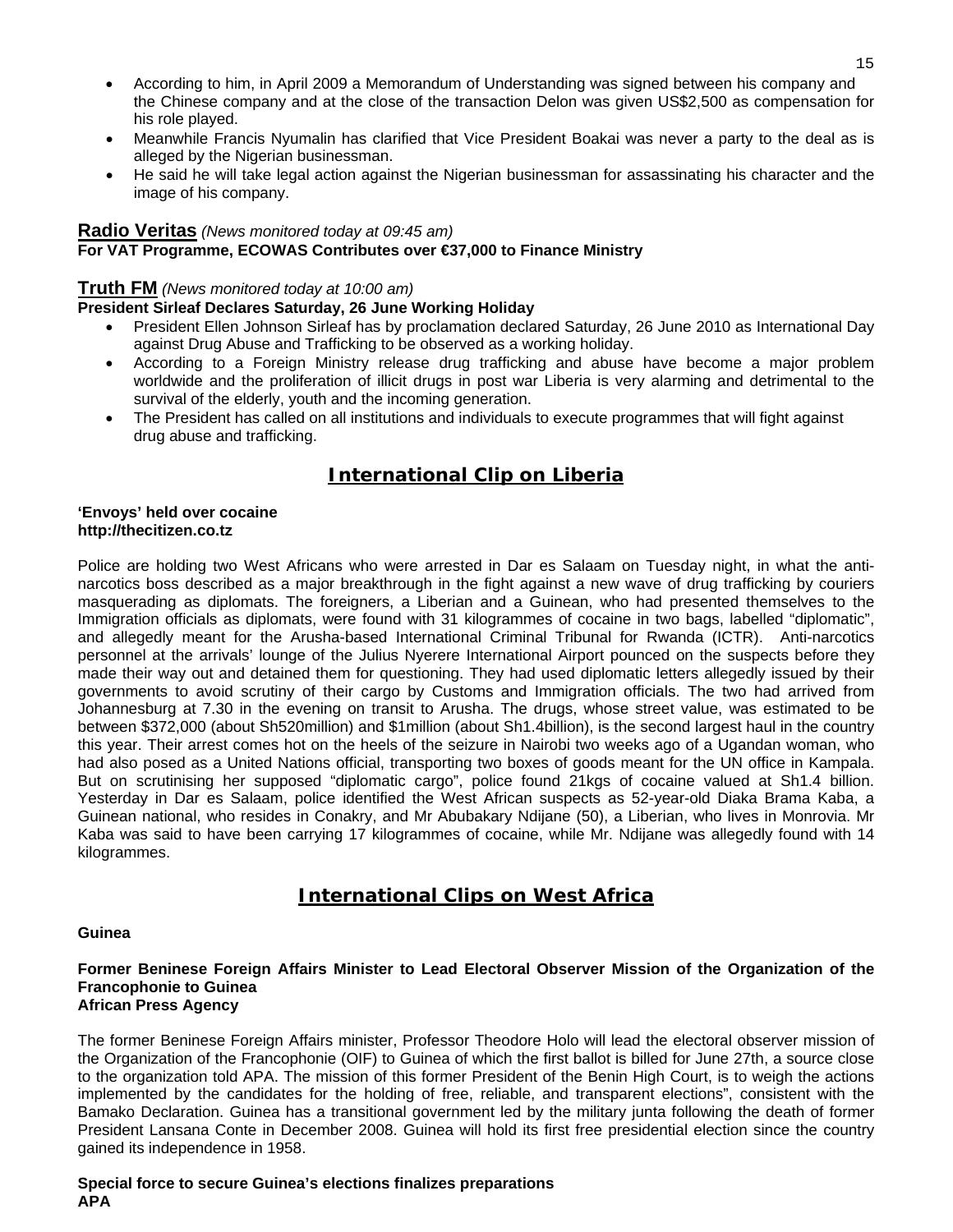The Special Force for a Safe Electoral Process (FOSSEPEL) in Guinea comprises 16,000 security officers, comprising 8,000 police and 8,000 gendarmes, who will be deployed in all constituencies before the Election Day on 27 June. This special force, headed by the Chief of General Staff Colonel Nouhou Thiam, would need US\$38 million to accomplish its mission. According to FOSSEPEL, this budget is yet to be balanced. The mandate of FOSSEPEL will be to "maintain order, peace, and enable the free movement of people and goods throughout the national territory." Its other mandate is to secure meetings or public events while also ensuring the safety of political leaders during the campaign, and securing headquarters of their political parties. During the elections, the special force will be in charge of maintaining law and order, in case of problems in the voting process.

#### **Stellar to increase diamond production at Guinea mines www.miningweekly.com**

Production at West Africa-focused Stellar Diamonds' Mandala diamond mine was expected to increase to 12 000 ct/m from the end of the second quarter, while the Bomboko mine was expected to see an increase in its output to 4 000 ct/m, chairperson Peter Daresbury said on Friday. The Aim-listed miner earned revenues of \$1,19-million from the sale of diamonds from its Mandala and Bomboko mines, in Guinea, in the first six months of its 2010 financial year. The Mandala mine had produced 34 409 ct during the six months ended March 31, 2010. A total of 78 491 ct had been produced since the mine started operating in April last year, with total sales to date amounting to 74 793 ct sold for a combined \$2,3-million. Trial mining at the Bomboko mine delivered 2 411 ct during the six months, bringing the operation's total output to date, to 4 157 ct. Diamond sales from this mine have realised revenues of \$417 000. Daresbury noted in a statement to shareholders that the average 2010 sales prices were significantly higher than those realised last year, as the rough diamond market continued to improve. Recent sales had realised prices of between \$38/ct and \$42/ct, he added.

#### **Ivory Coast**

#### **UN Secretary-General Special Representative meets Ivorian President African Press Organization**

The Special Representative of the UN Secretary-General for Côte d'Ivoire, Y.J. Choi, on Thursday met with President Laurent Gbagbo in Abidjan. Speaking at the end of the 30-minute meeting, Mr. Choi told journalists that he had come to brief the head of state on the UN Security Council meeting which took place in early June. The two men also discussed various ways in which UNOCI and Côte d'Ivoire could continue to work together on the crisisresolution process. On the issue of the crisis-resolution process, Mr. Choi said he believed the moment was "very delicate". From now on we have two ways of resolving the crisis-resolution question, the Special Representative explained. In order to do so, it is vital to maintain peace and stability in the country, he added. The Special Representative said that with peace and stability, it was possible to build two pillars, namely reunification and elections. He said in order to achieve this, it was necessary to concentrate on producing a definitive electoral list. "This list is not only important for the elections but also for reunification because it will resolve the issue of identification definitively," he concluded. Earlier, Mr. Choi had met with a delegation of the Economic Community of West African States (ECOWAS) led by the president of the ECOWAS Commission, James Victor Gbeho, at UNOCI's headquarters in Abidjan. They discussed the situation in Côte d'Ivoire and the sub-region. Mr. Gbeho thanked the Special Representative for the partnership he had developed between ECOWAS and the UN with the aim of successfully resolving the crisis-resolution process.

#### **Cote d'Ivoire: Torrential rains kill 12 in Abidjan PANA**

At least 12 people either died in landslides or drowned in rising waters following the torrential rains that fell in Abidjan, the Ivorian economic capital, Thursday, according to the National Civil Protection Office. The office said the landslides and flooding also damaged a number of property in different districts of Abidjan, and that several workers could not go to work. Last May, more than 20 people were killed during torrential rains in many districts of Abidjan.

#### **UN agency helps set up laboratory in Ivorian port to monitor for toxic waste www.un.org**

A new laboratory has been set up in the Ivorian port city of Abidjan to improve the monitoring of hazardous materials under a project backed by the United Nations Environment Programme (UNEP) that aims to prevent a repeat of a notorious incident in which thousands of people were sickened by toxic waste. The laboratory, which has been handed over to Cote d'Ivoire's environment ministry, is equipped to test for waste in ships entering the port, according to a press release issued by UNEP in Geneva. The agency developed the laboratory as part of a joint project with the Secretariat of the Basel Convention on the Control of Trans boundary Movements of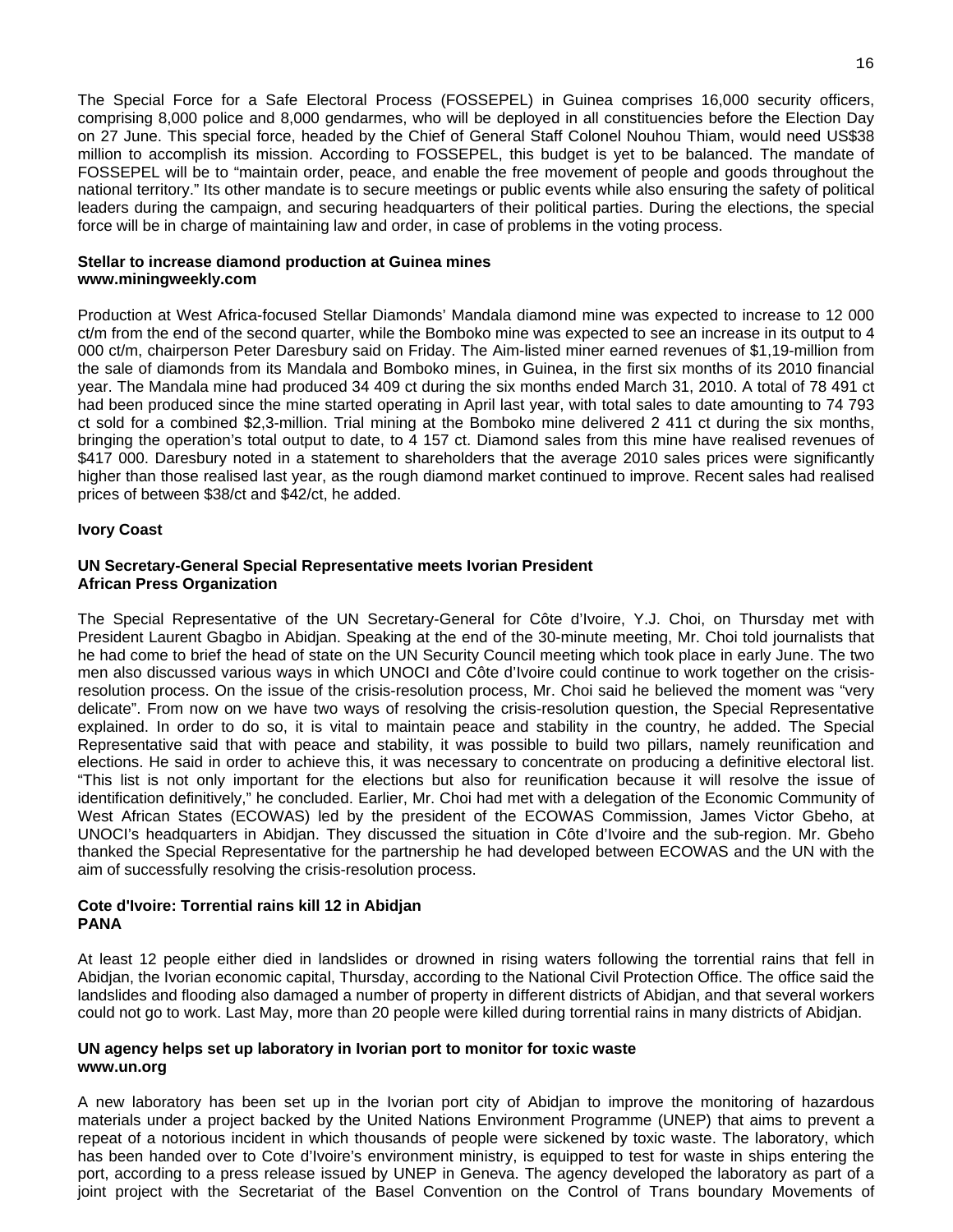Hazardous Wastes and their Disposal. UNEP said the project is the result of wider efforts by the agency to both improve waste management systems in Côte d'Ivoire and protect the West African coast from hazardous materials. In 2006 the cargo ship Probo Koala dumped 500 tons of toxic waste, belonging to the Dutch company Trafigura, at various sites – including local waterways – around Abidjan, the largest city in Côte d'Ivoire.

#### **Sierra Leone**

#### **Sierra Leone suffers stagnant growth despite British 'take-over' www.afrik-news.com**

Recent evaluation of Sierra Leone has revealed that the anger and frustration that fuelled the civil war there a decade ago are still substantial despite a quasi-British run administration, and people are hungry for the benefits they thought peace would bring. Almost 50 years after its independence from the British, the government of Sierra Leone believes its corporation with the former European colonial power can help bring the progress it seeks. However, the Sierra Leonean story remains the same despite having British officials taking over some functions of state in the West African country in the quest for good governance. According to Valnora Jones of the nongovernmental organization, Campaign for Good Governance, the Sierra Leonean administration has been, to a high extent, taken-over by British elements. Donor partners need clearance from the UK Department for International Development or the UK before coming into the country.

\*\*\*\*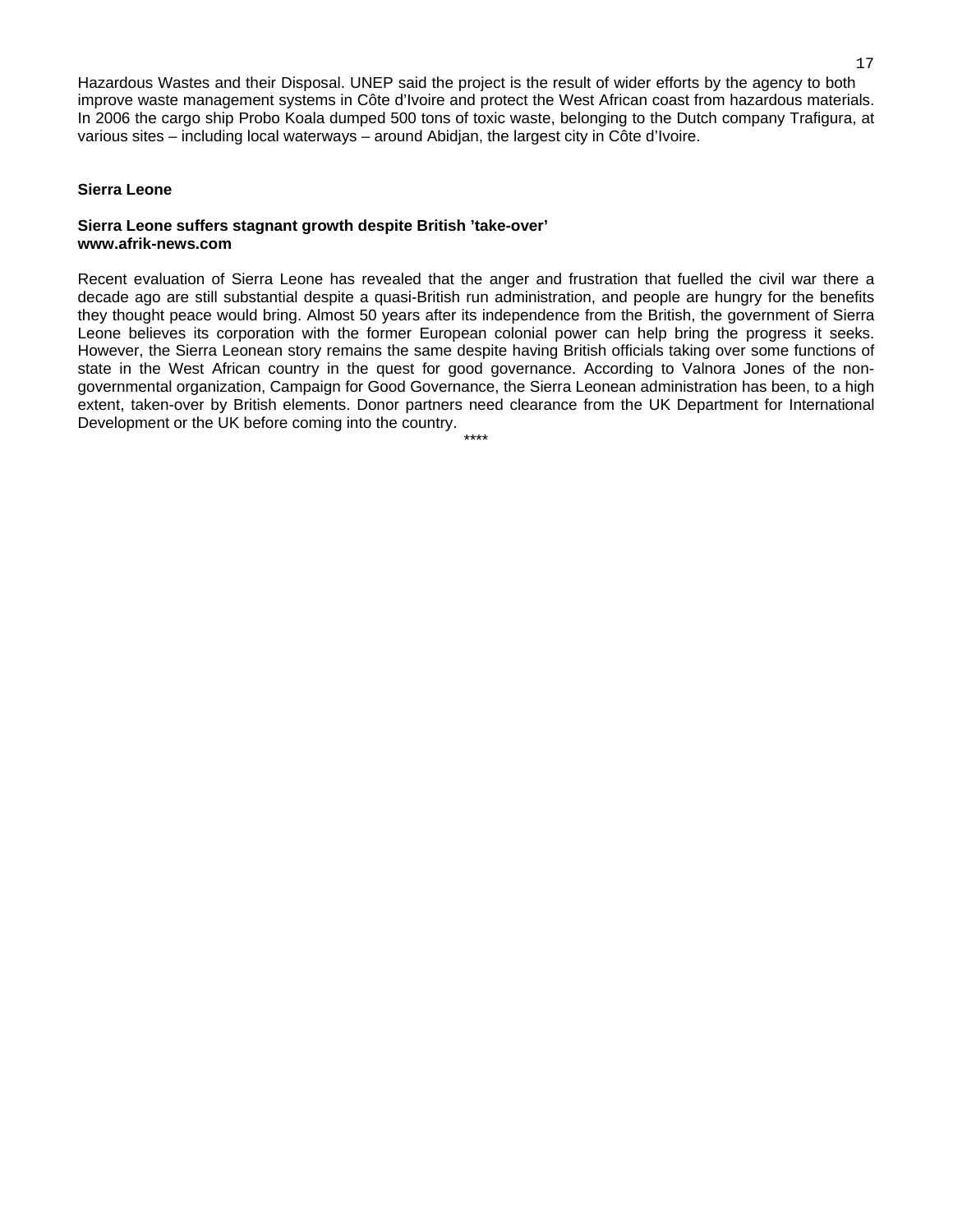CNN Friday, 25 June 2010

## **War crimes trial postponed**

## By the CNN Wire Staff

(CNN) -- The trial of a man accused of war crimes in the Central African Republic has been postponed, the International Criminal Court said Friday.

The start of the trial of Jean-Pierre Bemba Gombo was postponed until July 14 for "administrative reasons," the court said in a written statement. He had been scheduled to go on trial on July 5.

Prosecutors have charged Gombo with crimes against humanity -- murder and rape -- and three war crimes -- murder, rape and pillaging. They say he acted as a military commander and committed the criminal acts in the Central African Republic between October 26, 2002 and March 15, 2003.

Gombo is in custody at the International Criminal Court detention center in The Hague, Netherlands.